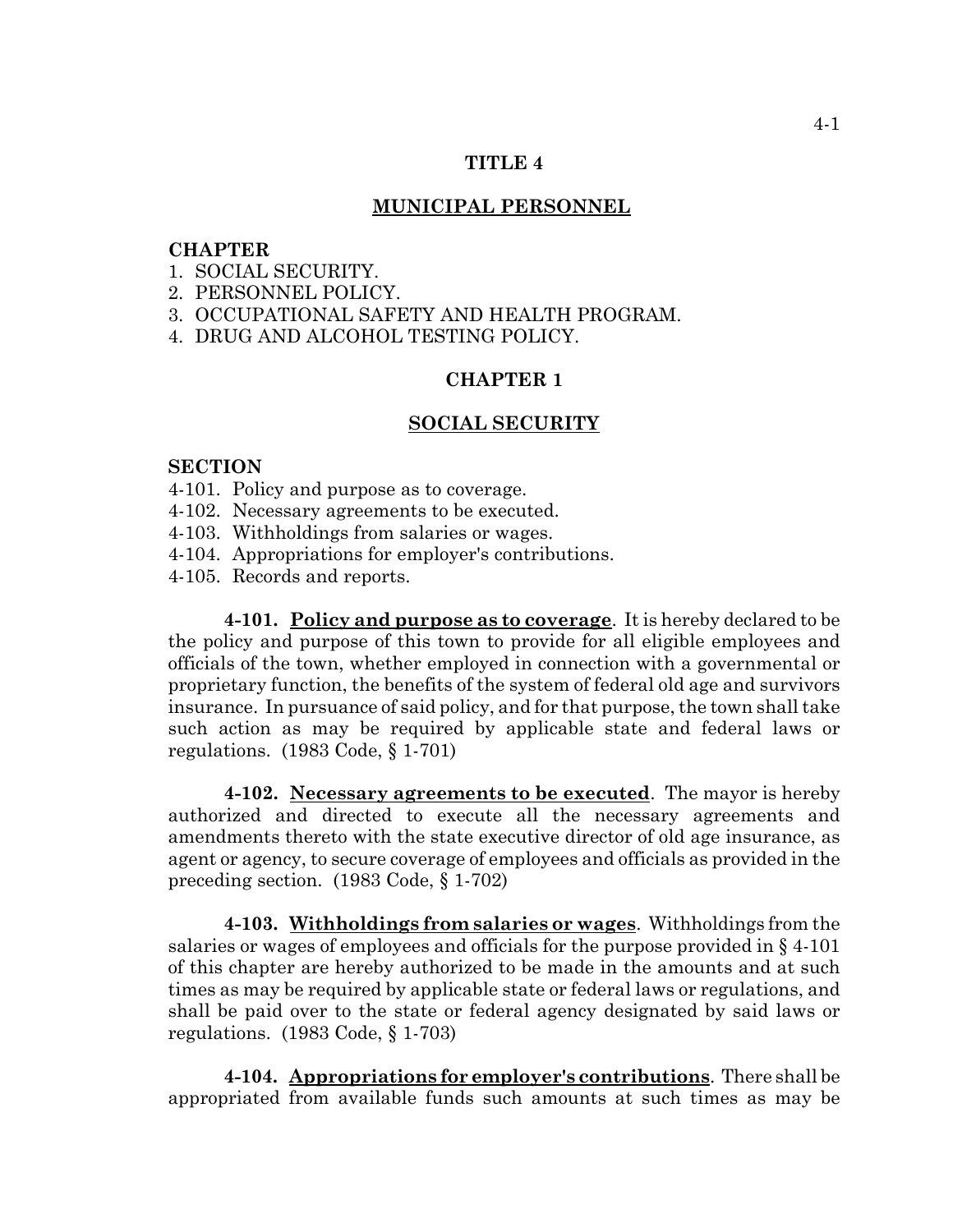required by applicable state or federal laws or regulations for employer's contributions, and the same shall be paid over to the state or federal agency designated by said laws or regulations. (1983 Code, § 1-704)

**4-105. Records and reports**. The city recorder shall keep such records and make such reports as may be required by applicable state and federal laws or regulations. (1983 Code, § 1-705, modified)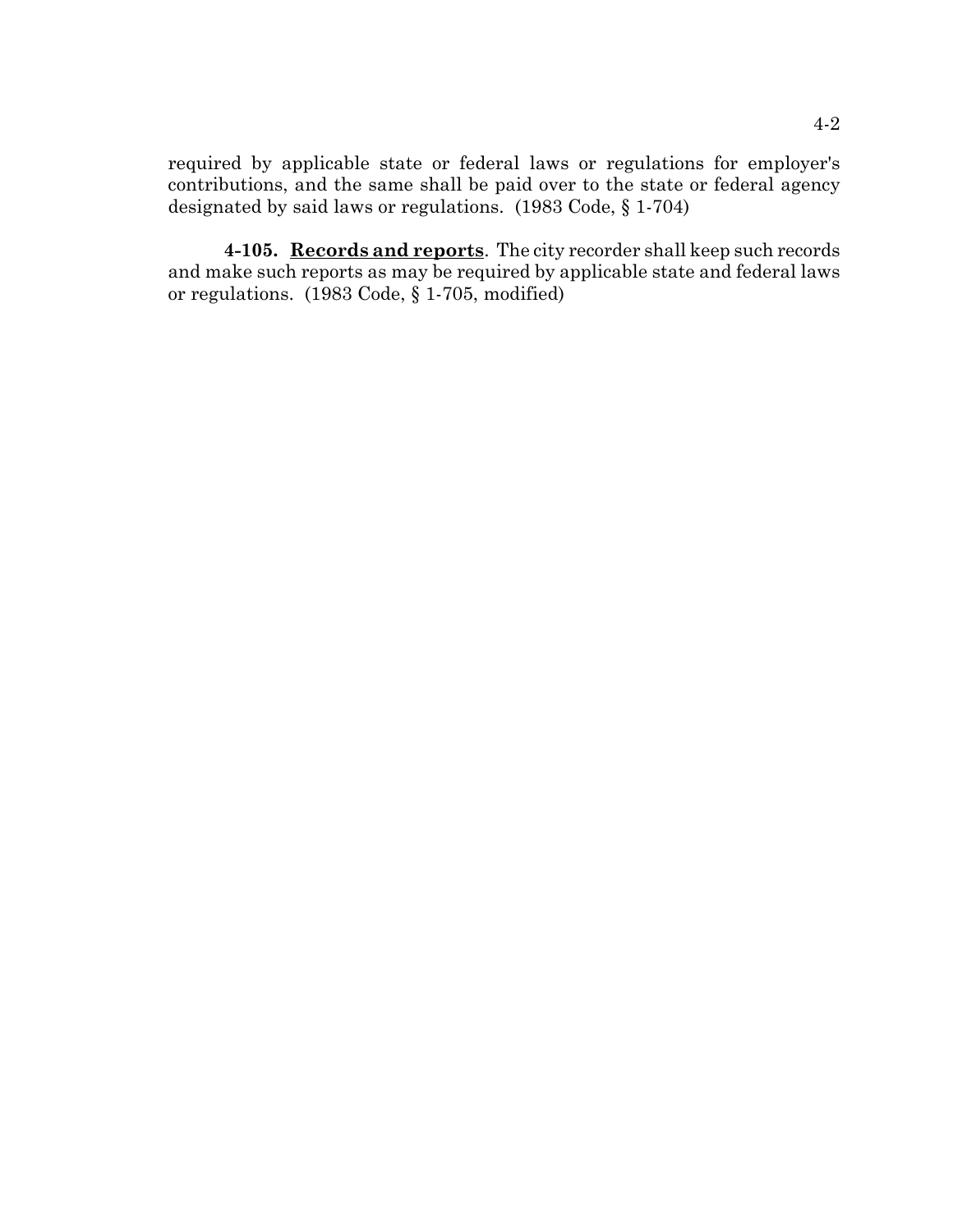## **CHAPTER 2**

# **PERSONNEL POLICY**

### **SECTION**

4-201. Personnel policy.

- 4-202. Employees.
- 4-203. Benefits.
- 4-204. Grievance procedures.
- 4-205. State and federal personnel mandates.
- 4-206. Miscellaneous personnel policies.
- 4-207. Dismissal.
- 4-208. Personal policy changes.

**4-201. Personnel policy**. (1) Purpose. The purpose of this chapter is to establish a system of personnel administration in the Town of Carthage, Tennessee.

(2) At-will employer. The Town of Carthage, Tennessee is an at-will employer. Nothing in this chapter may be construed as creating a property right or contract right to any job for any employee.

(3) Coverage. The following personnel are not covered by this policy, unless otherwise provided:

- (a) All elected officials.
- (b) Members of appointed boards and commissions.

(c) Consultants, advisors, and legal counsel rendering temporary professional service.

- (d) The city attorney.
- (e) Independent contractors and/or contract employees.
- (f) Volunteer personnel.
- (g) The city judge.

All other employees of the municipal government are covered by this personnel policy.

**4-202. Employees**. (1) Full-time. Full-time employees are individuals employed by the municipal government who normally work forty (40) hours per week.

(2) Part-time. Part-time employees are individuals who may not work on a daily basis or work on a daily basis fewer than 8 hours a day and may work fewer than thirty (30) hours per week or who are temporary and/or seasonal employees.

(3) Rate of pay. Each employees rate of pay is set by the council. This rate may vary based on the job which you are hired to do, skills you have, responsibility, experience and other factors required by the job.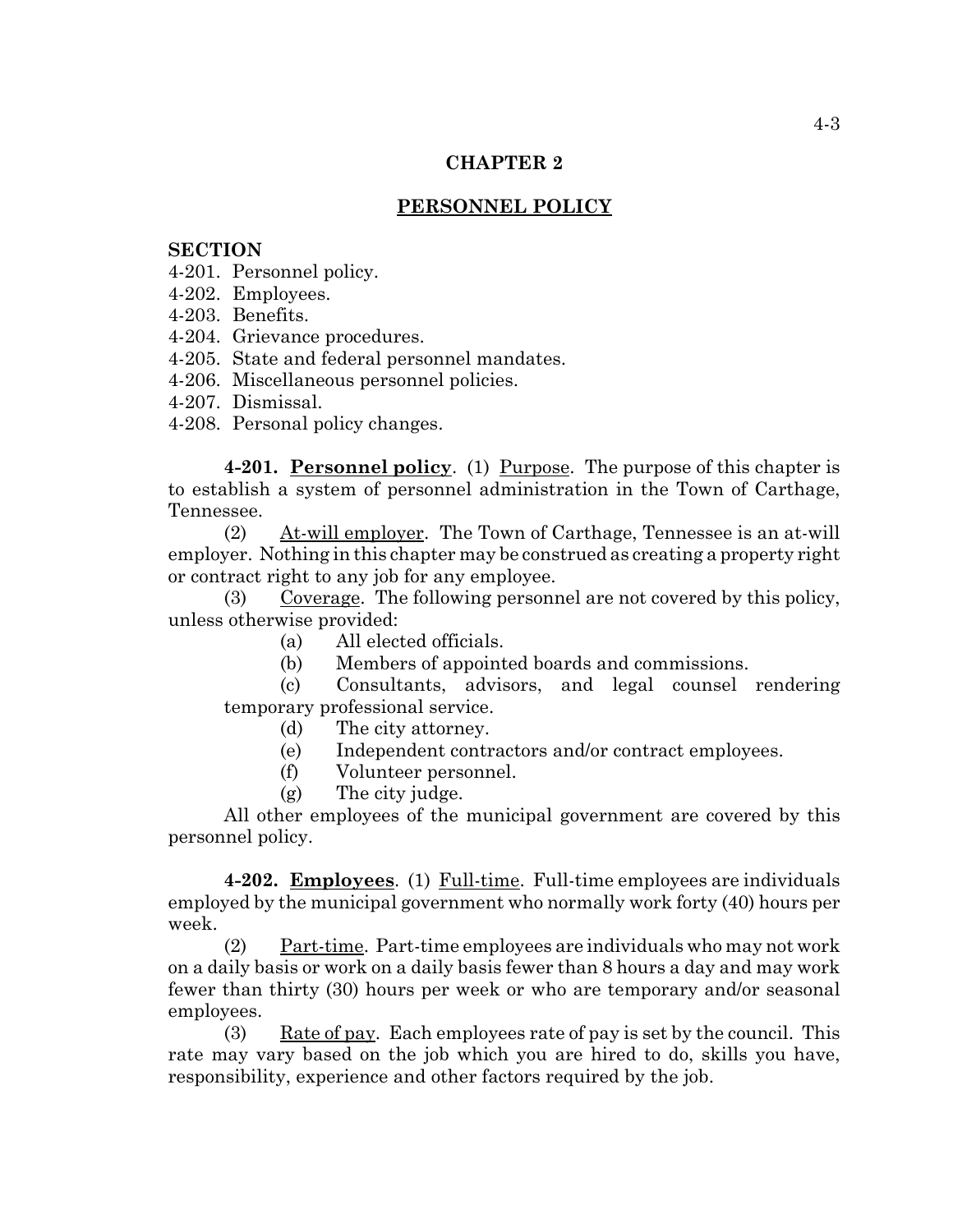(4) Probationary period. All new employees of the Town of Carthage are hired on a probationary basis for the first six months of employment. During this trial period, the town and the employee evaluate whether or not a permanent employment relationship should be established.

(5) Working hours. Work hours vary depending on job functions. Daily work will be assigned by your supervisor who will define your specific starting and finishing time. Scheduled breaks will be limited to 10 minutes. Please check with your supervisor for exact work schedules. From time to time, the town may require a slight modification in your starting and finishing time to accommodate work requirements. Wasting time by parking, visiting, or loafing and/or engaging in horseplay or fighting can result in disciplinary action. Our business is dependent upon citizens being able to reach us on the telephone, therefore, personal calls should be limited in length.

(6) Attendance. Regular and prompt attendance is essential for the success of our business. Absenteeism and tardiness disrupt work schedules of others. Regular attendance is expected of all employees. If you expect to be absent from work, you must notify your supervisor prior to the beginning of your daily scheduled working hours. Unanticipated absences of an emergency nature (accident, sudden illness, etc.) must be reported to your supervisor within 2 hours after the beginning of the work day.

Employees called to emergency work of any kind are expected to respond promptly.

Absences from work for any reason, which the town does not approve, will be reflected in your work record. Too many absences of any kind, including repetitive or prolonged absences, will result in disciplinary action. Three absences (consecutive work days) without sufficient notice to the town will be reason to believe that the employee has resigned and a doctors statement with satisfactory reasons shall be required to prevent termination of employment.

**4-203. Benefits**. (1) Holidays. Generally, full-time employees are allowed a day off with pay on the following holidays:

- (a) New Years Day
- (b) Martin Luther King Day
- (c) President's Day
- (d) Memorial Day
- (e) Independence Day
- (f) Labor Day
- (g) Veteran's Day
- (h) Thanksgiving Day
- (i) Christmas Day
- (j) Employee's Birthday

Employees must be in a pay status on the work day before and on the work day after the holiday, unless otherwise excused by the supervisor, to receive compensation for the holiday.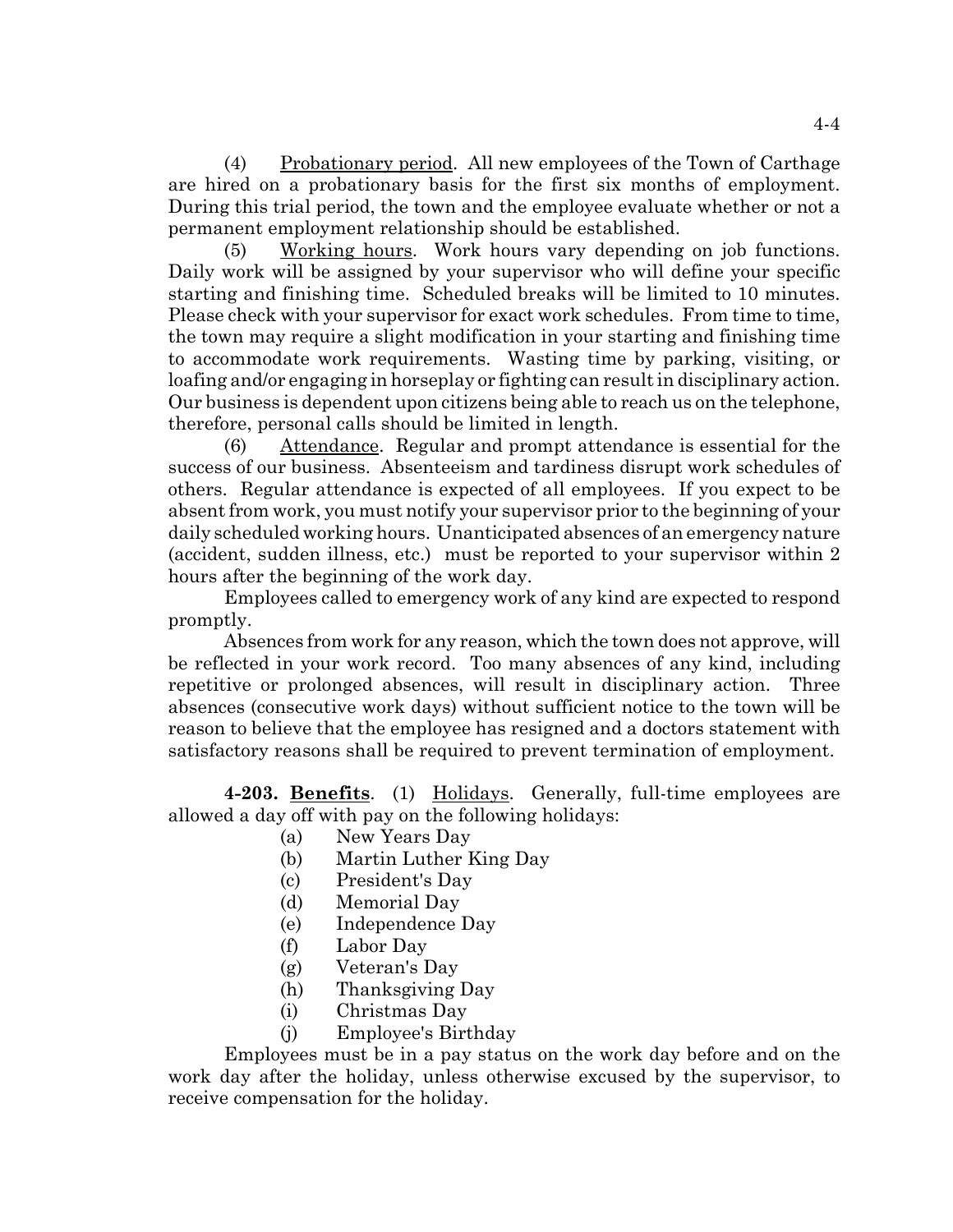Any employee required to work on a regular holiday shall be granted 8 hours off on an alternate day approved by the supervisor or an additional 8 hours pay for the holiday.

(2) Vacation leave. All full-time employees of the municipality shall accrue vacation leave monthly upon the completion of each calendar month of service. Vacation leave will begin to accrue as of the first full month of employment, but cannot be taken until the employee has completed 12 months of employment. As the number of years of service increases, the amount of leave granted increases and may accumulate to the maximum accrual as shown in the table below:

| <b>Years of Service</b> | <b>Maximum Accrual</b> |
|-------------------------|------------------------|
|                         | 5 Days                 |
|                         | 10 Days                |
|                         | 15 Days                |

Vacation leave exceeding the maximum accrual limit shall be forfeited.

Vacation leave shall be taken at a time approved by the employee's supervisor. Upon separation, employees are entitled to be reimbursed for any unused vacation leave, not to exceed the maximum accrual allowed for the years of service completed.

It is compulsory to take at least one week of earned vacation per year.

All vacation schedules must be approved in advance by your supervisor and the mayor to prevent excessive overtime.

An employee may sell one week of accrued vacation leave during a calendar year.

Vacation time must be taken by the end of each calendar year.

(3) Sick leave. All full-time employees shall accumulate 8 hours sick leave with pay for each month of work completed for the municipality. Sick leave may be granted for any of the following reasons:

(a) Personal illness or physical incapacity resulting from causes beyond the employee's control.

(b) Exposure to contagious disease so that employee's presence at work might jeopardize the health of other employees.

(c) Medical, dental, optical or other professional treatments or examinations.

(d) Acute illness of a member of the employee's immediate family.

(e) Three (3) consecutive days of sick leave may require a doctor's statement.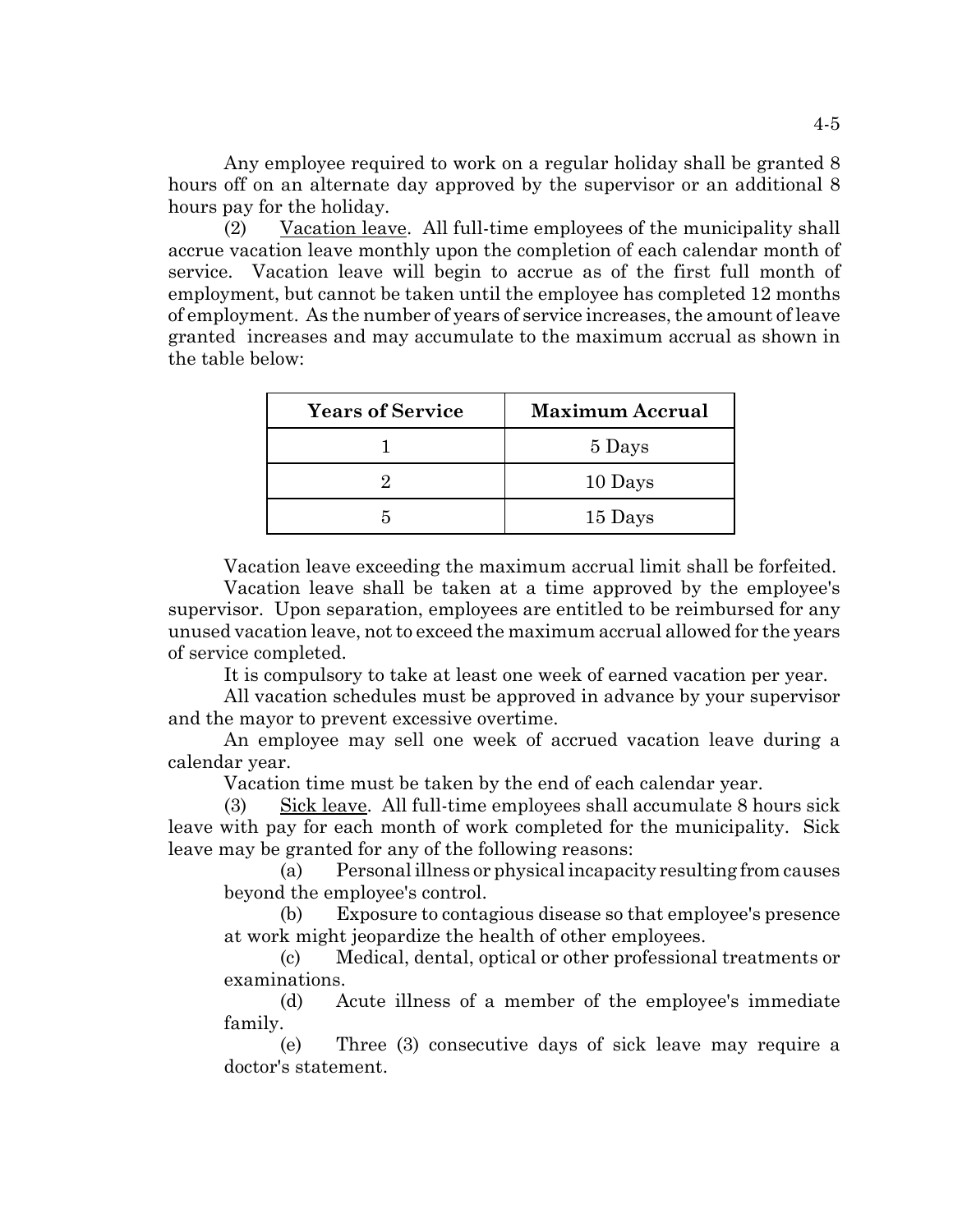(f) An employee may accrue up to 90 days of sick leave, however, they are not reimbursable upon separation of employment.

(4) Bereavement pay. An employee who is required to be absent from work in order to arrange and/or attend the funeral of an immediate family member, will be given up to three days off with pay at straight time hourly rate subject to these guidelines:

(a) Immediate family consists to spouse, child, mother, father, brother, sister, mother-in-law, father-in-law, grandfather, grandmother, step-father, step-mother, grandchild, step-child.

(b) One of the three days must be the day of the funeral if during the scheduled work week.

(c) One day bereavement pay may be given an employee to attend the funeral of a relative if on a regular scheduled work day.

(d) An employee may be given time off without pay to attend the funeral of a non-relative..

(e) Proof of dates and attendance of the funeral may be required.

**4-204. Grievance procedures**. (1) Grievance policy. The purpose of this section is to prescribe uniform disposition procedures of grievance presented by individual employees. A grievance is a written question, disagreement, or misunderstanding concerning administrative orders involving only the employee's work area, reasonable accommodation under Americans with Disabilities Act, physical facilities, unsafe equipment, or unsafe material used. The grievance must be submitted within five (5) working days of the incident causing the grievance.

Employees must remember that there is no grievance until the department head or other appropriate person has been made aware of the dissatisfaction by written notice. Once this is done, the following steps are to be taken.

| Step 1. | Discuss the problem with the immediate supervisor. If                          |
|---------|--------------------------------------------------------------------------------|
|         | satisfaction is not obtained, the grievance is advanced to the<br>second step. |
|         |                                                                                |
| Step 2. | Discuss the problem with the mayor. If the grievance is not                    |
|         | resolved, it is advanced to the third step along with all                      |
|         | documentation.                                                                 |
| Step 3. | Discuss the problem with the appropriate department                            |
|         | committee.                                                                     |
| Step 4. | The council decision is the last step in the process. The                      |
|         | decision of the council is final and binding to all parties                    |

**4-205. State and federal personnel mandates**. (1) Discrimination prohibited. The municipality is an equal opportunity employer. Except as

involved.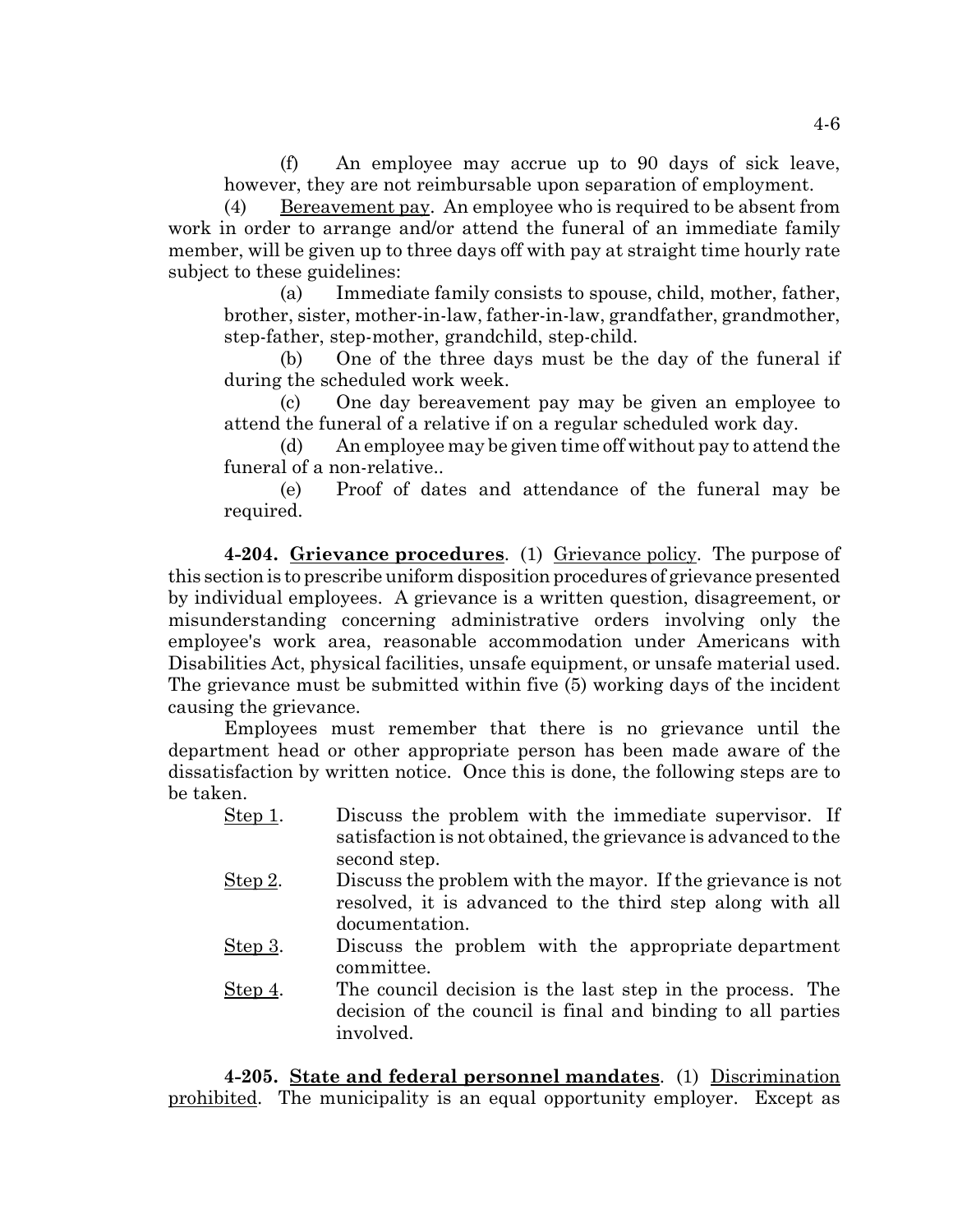otherwise permitted by law, the municipality will not discharge or fail or refuse to hire any individual, or otherwise discriminate against any individual with respect to compensation, terms, conditions, or privileges of employment because of the individual's race, color, religion, gender, or national origin, or because the individual is forty (40) or more years of age. The municipality will not discriminate against qualified individual with a disability because of the disability in regard to job application procedures, hiring or discharge, employee compensation, job training, or other terms, conditions, and privileges of employment. (Title VII of Civil Rights Act of 1964 - 42 U.S.C. SS2000e-2000-15; Equal Pay Act 1963 - 20 U.S.C. S206(d); Age Discrimination in Employment Act - 29 U.S.C. SS621 et. seq.; Americans With Disabilities Act - 42 U.S.C. SS506  $et$  seq.)

(2) Sexual harassment prohibited. Sexual harassment by any employee or elected or appointed official of the municipality will not be tolerated. Sexual harassment is unwanted sexual conduct, or conduct based upon sex, by an employee's supervisor(s) or fellow employees or others at the work place that creates a hostile work environment, makes decisions contingent on sexual favors, or adversely affects an employee's job performance. Examples of conduct that may constitute sexual harassment are: sexual advances, requests for sexual favors, propositions, physical touching, sexually provocative language, sexual jokes, and display of sexually-oriented pictures or photographs.

Any employee who believes that he or she has been subjected to sexual harassment should immediately report this to the mayor or council. Within the limits of the Tennessee Open Records Law, the municipality will handle the matter with as much confidentiality as possible. There will be no retaliation against an employee who makes a claim of sexual harassment or who is a witness to the harassment.

The municipality will conduct an immediate investigation in an attempt to determine all the facts concerning the alleged harassment. If the municipality determines that sexual harassment has occurred, corrective action will be taken. The municipality will attempt to make the corrective action reflect the severity of the conduct. If it is determined that no harassment has occurred, this will be communicated to the employee who made the complaint, along with the reasons for the determination.

(3) Occupational safety and health. The municipality shall provide safety and health protection for all employees in accordance with Occupation Safety and Health Administration (OSHA) Legislation (29 U.S.C. SS656 et seq.) and the Tennessee OSHA Law (Tennessee Code Annotated, § 50-3-101 et seq.).

(4) Overtime compensation. The Fair Labor Standards Act (FLSA) shall govern the overtime compensation of municipal employees (29 C.F.R. SS553.1 et seq.).

(5) Military leave/veterans' re-employment. All employees who are members of reserve components of the armed forces, including the National Guard, are entitled to leave while engaged in "duty or training in the service of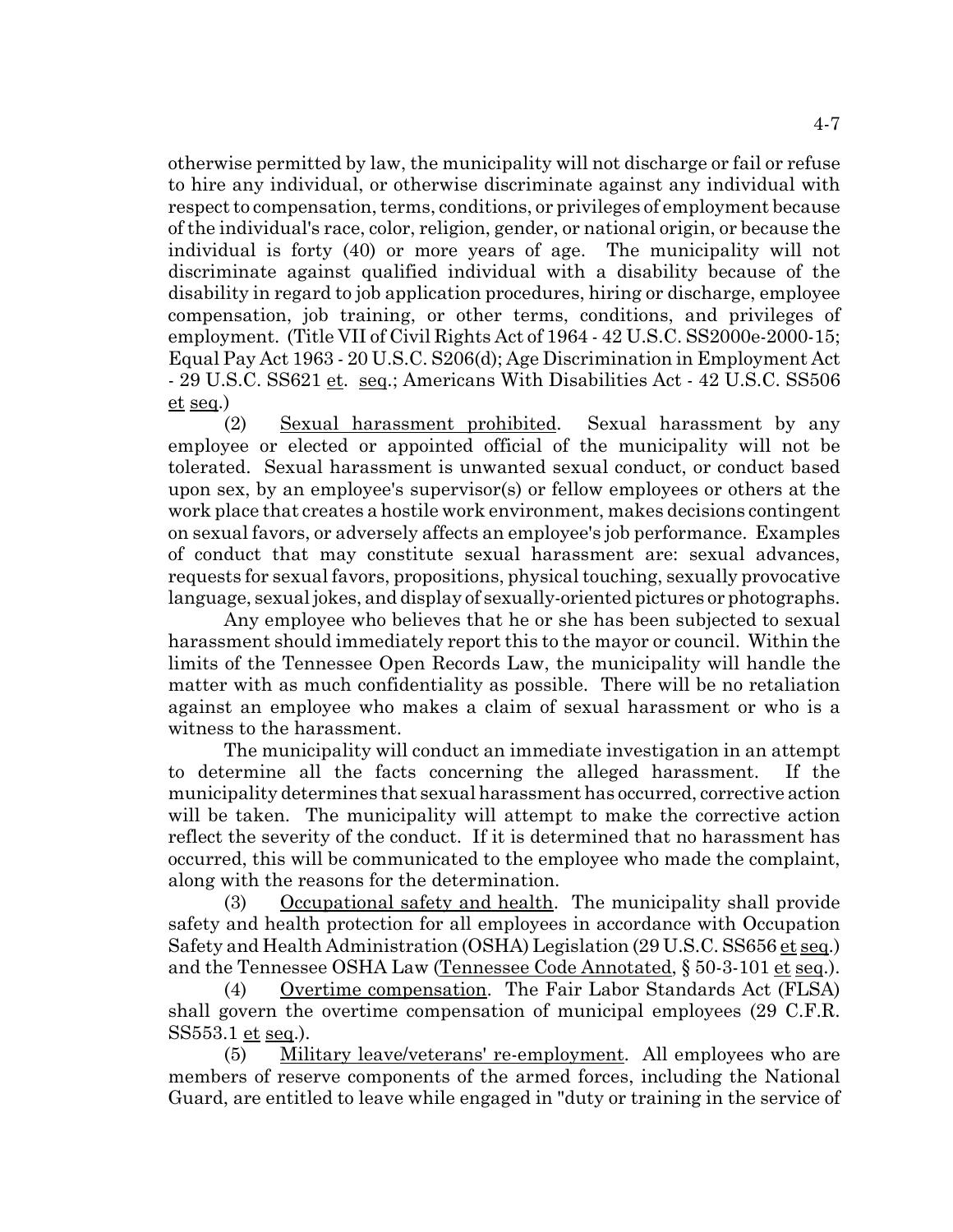this state, or of the United States, under competent orders," and they must be given such leave with pay not exceeding 15 working days in any one calendar year (Tennessee Code Annotated, § 8-33-109). Also, any employee of the municipality who leaves his/her job, voluntarily or involuntarily, to enter active duty in the armed forces may return to the job in accordance with Veterans' Reemployment Rights (38 U.S.C. S202-2-16) and the Tennessee Military Leave Act (Tennessee Code Annotated, § 8-33-101 et seq.).

(6) Family and medical leave. If the municipality has 50 or more employees on the payroll an eligible employee (one who has been employed at least 12 months and worked at least 1250 hours in the preceding 12 months) will be provided 12 calendar weeks of unpaid leave for medical conditions of the employee or his/her family members in accordance with the Family and Medical Leave Act (P.L. 103-3).

(7) Commercial driver's license. All employees that drive

(a) A vehicle with a gross weight of more than 26,000 pounds;

(b) A trailer with a gross weight of more than 10,000 pounds;

(c) A vehicle designed to transport more than 15 passengers, including the driver; and

(d) Any size vehicle hauling hazardous waste requiring placards are required to have a Tennessee commercial driver's license in accordance with Tennessee Code Annotated, § 55-50-101 et seq. Fire truck, police vehicle, and emergency medical vehicle operators are exempt from the CDL requirements.

(8) Employee drug testing. All employees in safety-sensitive positions (such as gas employees, equipment/vehicle operators that require a commercial driver's license, etc.) are subject to alcohol and drug testing in accordance with the Department of Transportation (DOT) Omnibus Transportation Employee Testing Act of 1991 (P.L. 102-143, Title V) and the Natural Gas Pipeline Safety Act (49 CFR Part 199). Other employees are subject to drug testing in accordance with the drug testing policy of the municipality. The municipality's procedures for drug testing can be found in Title 4 Chapter 4 of this municipal code.

(9) Residence requirements. No person "currently employed" by the municipality can be dismissed or penalized "solely on the basis of non-residence" (Tennessee Code Annotated, § 8-50-107). However, all future employees shall be required to live within Smith County.

(10) Employee right to contact elected officials. No employee shall be disciplined or discriminated against for communicating with an elected official. However, an employee may be reprimanded for making untrue allegations concerning any job-related matter (Tennessee Code Annotated, § 8-50-601--604).

 $(11)$  Civil leave. Civil leave with pay shall be granted to employees for the following reasons:

(a) Jury duty (Tennessee Code Annotated, § 22-4-108).

(b) To answer a subpoena to testify for the municipality.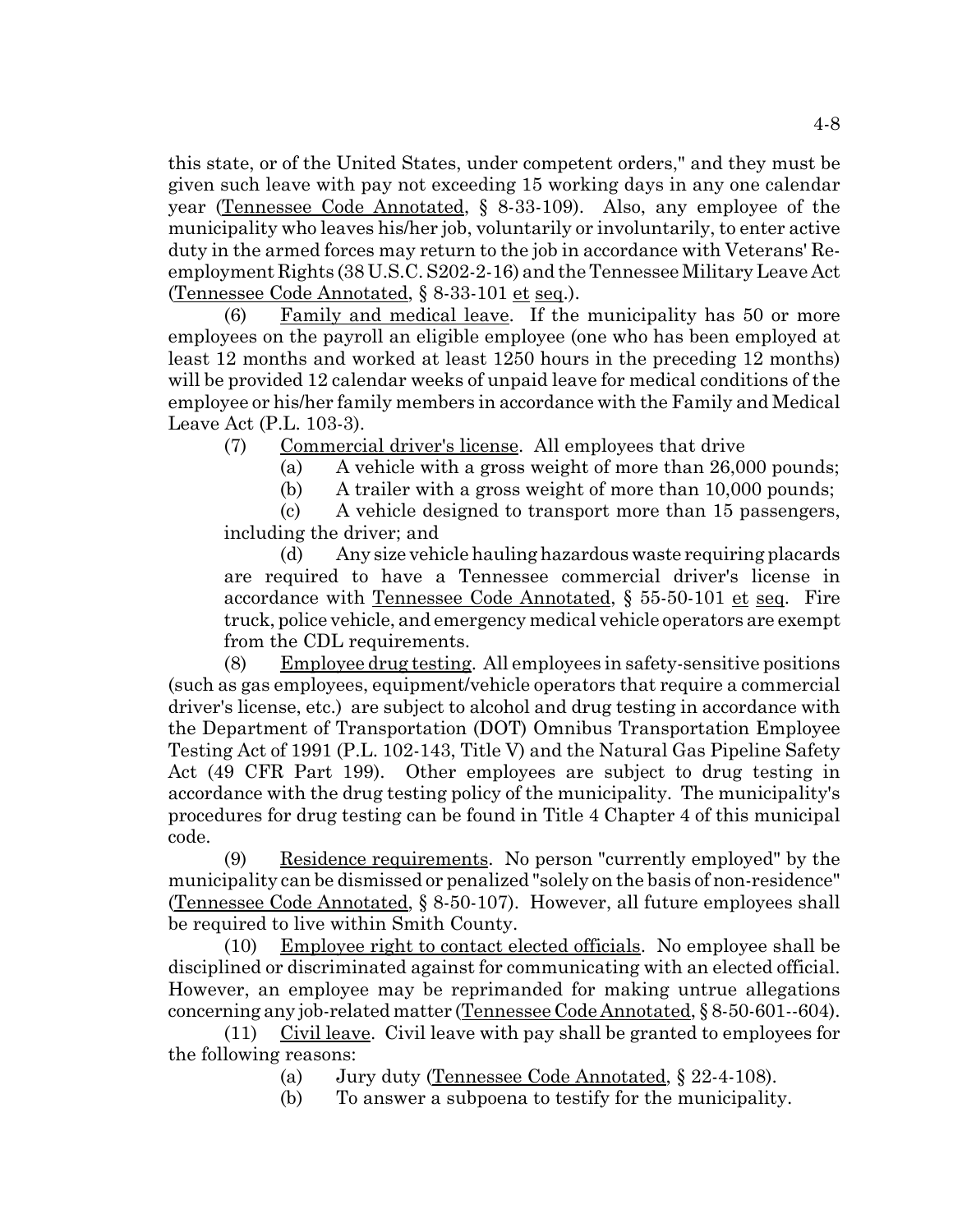(12) Voting. When elections are held in the state, leave for the purpose of voting, if requested, shall be in accordance with Tennessee Code Annotated, § 2-1-106.

(13) Political activity. Employees have the same rights as other citizens to be a candidate for state or local political office (except for membership on the municipal governing body) and to participate in political activities by supporting or opposing political parties, political candidates, and petitions to governmental entities. No employee may campaign on municipal time or in municipal uniform nor use municipal equipment or supplies in any campaign or election (Tennessee Code Annotated, § 7-51-1501).

(14) Travel policy. All employees, including elected and appointed officials, are required to comply with the municipality's travel policy, Resolution No. 92-010, as required by Tennessee Code Annotated, § 6-54-901.

**4-206. Miscellaneous personnel policies**. (1) Outside employment. No full-time employee of the municipality may accept any outside employment without written authorization from the mayor. If an agreement cannot be reached between the mayor and employee, the employee may appeal it before the council for authorization.

(2) Use of municipal time, vehicles, facilities, etc. No employee may use or authorize the use of municipal time, facilities, equipment, or supplies for private gain or advantage to oneself or any other person, group or organization other than the municipality. Decisions about aid to charitable, civic or other organizations will be made exclusively by the governing body.

The misuse or unnecessary roughness of any equipment, vehicles, or other property belonging to the city shall lead to suspension or immediate dismissal.

Employees shall not repair, clean up or do maintenance on any private vehicles or equipment on city time. The normal maintenance and minor repairs required on city vehicles and equipment shall be performed only by authorized personnel.

(3) Accepting of gratuities. No employee shall accept money, other considerations, or favors from anyone other than the municipality for performing an act that he/she would be required or expected to perform in the regular course of his/her duties. No employee shall accept, directly or indirectly, any gift, gratuity, or favor of any kind that might reasonably be interpreted as an attempt to influence his/her actions with respect to the municipalities business.

(4) Misconduct. The following are some acts of misconduct that may result in disciplinary actions that may consist of one or more of the following: oral warning, written warning, dismissal.

- (a) Neglect or inattention to duty.
- (b) Sleeping while on duty.
- (c) Excessive absenteeism or tardiness.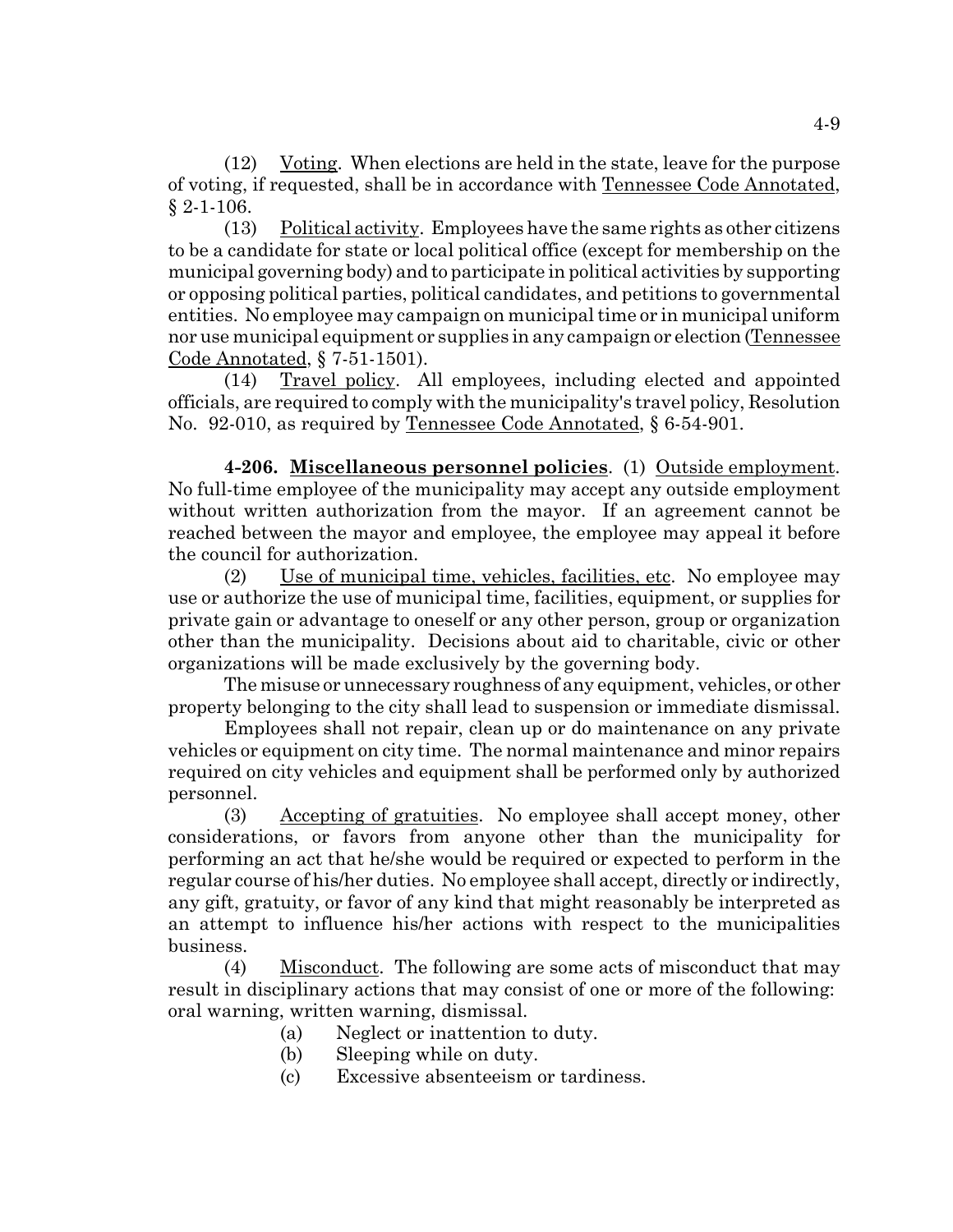(d) Failure to observe working hours schedules (starting time, quitting time, rest and meal periods).

(e) Unauthorized stops and routes made by city employees during the performance of their jobs.

(f) Drinking any kind of intoxication liquor or under the influence of narcotics while on duty.

(g) Intoxication while on duty.

(h) Insubordination. Disobedience of orders, refusal to carry out instructions, directions, and/or assignments from supervisors.

(i) Willingly making a false official report.

(j) Receiving or accepting any fee, bribe, reward or gift of any kind from any person.

(k) Failure to take up grievances through the proper channels.

(l) Disclosing confidential or proprietary information concerning citizens, other city employees or the city to any unauthorized person.

(m) Stealing, whether it is city property or property belonging to employees or others.

(n) Deliberately abusing, destroying, damaging, or defacing city property, tools or equipment.

(o) Fighting or provoking a fight, negligence or horseplay resulting in injury, repeated or gross violations of safety rules.

(p) Unauthorized disposal or appropriation of any city property.

(q) Falsification of city records (including falsifying reasons for medical leaves).

# NOTE: DURING THE PROBATIONARY PERIOD, VIOLATIONS OF THESE MISCONDUCTS MAY RESULT IN DISCHARGE.

**4-207. Dismissal**. (1) At-will. Employees may be dismissed for cause, no cause, or for any cause as long as it does not violate federal and/or state law or the municipal charter.

**4-208. Personnel policy changes**. Nothing in this resolution may be construed as creating a property right or contract right to the job for any employee. The provisions of this policy may be unilaterally changed by resolution of the governing body from time to time as the need arises.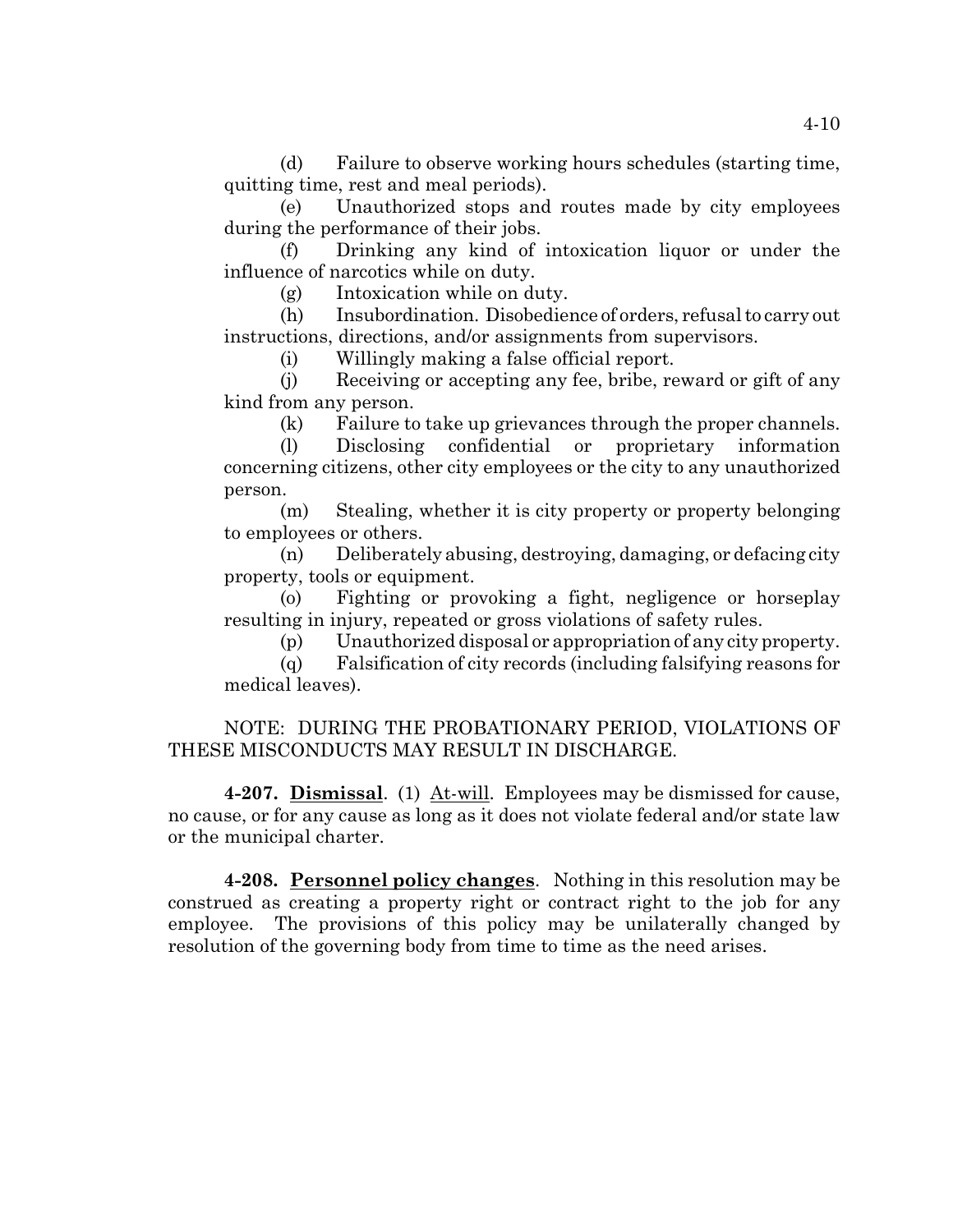# **CHAPTER 3**

# **OCCUPATIONAL SAFETY AND HEALTH PROGRAM**

### **SECTION**

- 4-301. Title.
- 4-302. Purpose.
- 4-303. Coverage.
- 4-304. Standards authorized.
- 4-305. Variances from standards authorized.
- 4-306. Administration.
- 4-307. Funding the program.
- 4-308 4-316. Deleted.

**4-301. Title**. This section shall provide authority for establishing and administering the occupational safety and health program plan for the employees of Town of Carthage. (Ord. #297, Nov. 1999, as replaced by Ord. #319, June 2003, and Ord. #382, Feb. 2012)

**4-302. Purpose**. The Town of Carthage, in electing to update their established program plan will maintain an effective occupational safety and health program for its employees and shall:

(1) Provide a safe and healthful place and condition of employment that includes:

(a) Top management commitment and employee involvement;

(b) Continually analyze the worksite to identify all hazards and potential hazards;

(c) Develop and maintain methods for preventing or controlling existing or potential hazards; and

(d) Train managers, supervisors and employees to understand and deal with worksite hazards.

(2) Acquire, maintain and require the use of safety equipment, personal protective equipment and devices reasonably necessary to protect employees.

(3) Make, keep, preserve and make available to the Commissioner of Labor and Workforce Development of the State of Tennessee, his designated representatives or persons within the Tennessee Department of Labor and Workforce Development to whom such responsibilities have been delegated, adequate records of all occupational accidents and illnesses and personal injuries for proper evaluation and necessary corrective action as required.

(4) Consult with the state commissioner of labor and workforce development with regard to the adequacy of the form and content of records.

(5) Consult with the state commissioner of labor and workforce development, as appropriate, regarding safety and health problems which are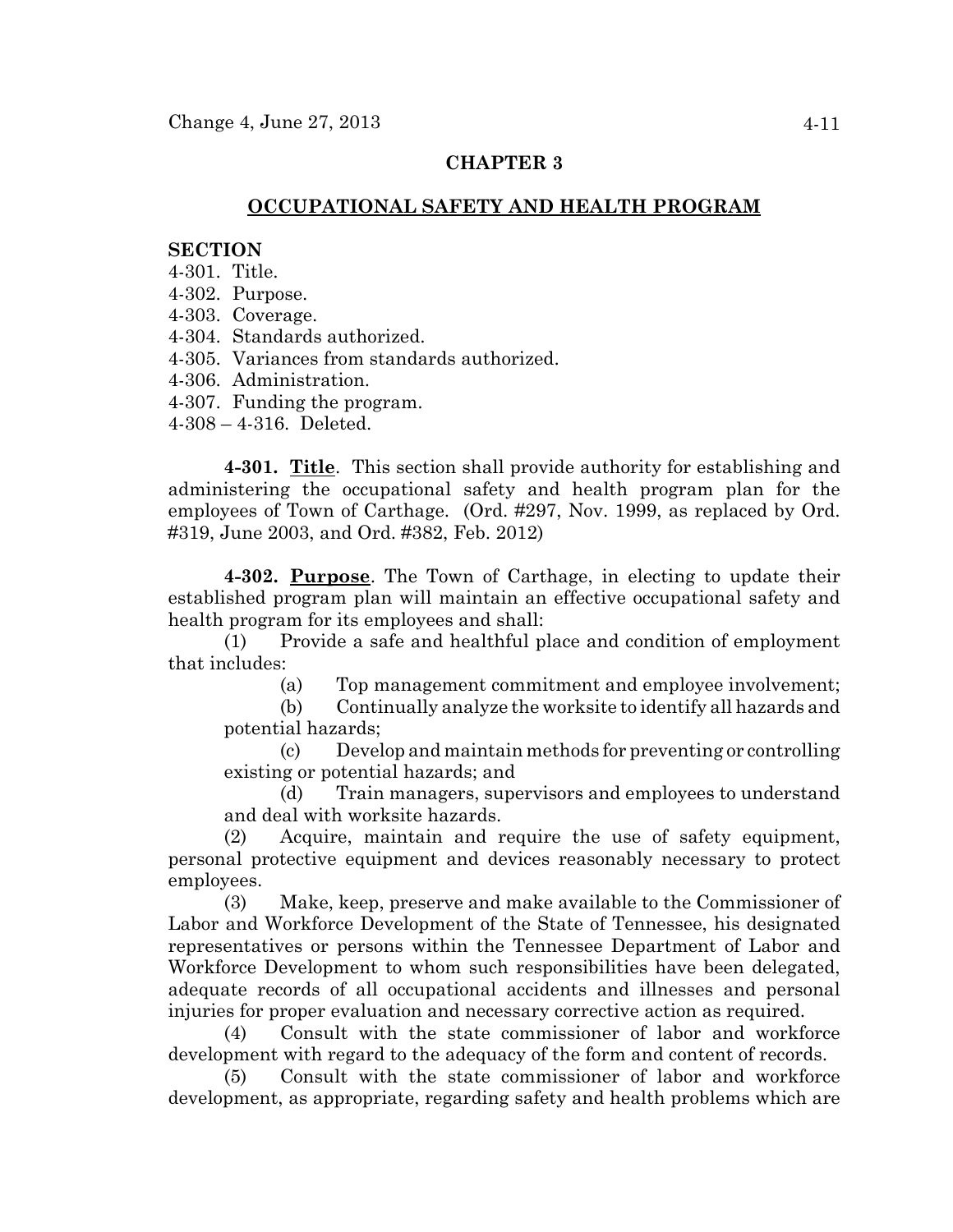considered to be unusual or peculiar and are such that they cannot be achieved under a standard promulgated by the state.

(6) Provide reasonable opportunity for the participation of employees in the effectuation of the objectives of this program, including the opportunity to make anonymous complaints concerning conditions or practices injurious to employee safety and health.

(7) Provide for education and training of personnel for the fair and efficient administration of occupational safety and health standards, and provide for education and notification of all employees of the existence of this program. (Ord. #297, Nov. 1999, as replaced by Ord. #319, June 2003, and Ord. #382, Feb. 2012)

**4-303. Coverage**. The provisions of the occupational safety and health program plan for the employees of the Town of Carthage shall apply to all employees of each administrative department, commission, board, division or other agency of the Town of Carthage whether part-time or full-time, seasonal or permanent. (Ord. #297, Nov. 1999, as replaced by Ord. #319, June 2003, and Ord. #382, Feb. 2012)

**4-304. Standards authorized**. The occupational safety and health standards adopted by the Town of Carthage are the same as, but not limited to, the State of Tennessee Occupational Safety and Health Standards promulgated, or which may be promulgated, in accordance with section 6 of the Tennessee Occupational Safety and Health Act of 1972.<sup>1</sup> (Ord. #297, Nov. 1999, as replaced by Ord. #319, June 2003, and Ord. #382, Feb. 2012)

**4-305. Variances from standards authorized**. The Town of Carthage may, upon written application to the Commissioner of Labor and Workforce Development of the State of Tennessee, request an order granting a temporary variance from any approved standards. Applications for variances shall be in accordance with Rules of Tennessee Department of Labor and Workforce Development, Occupational Safety, chapter 0800-1-2 as authorized by Tennessee Code Annotated, title 50. Prior to requesting such temporary variance, the Town of Carthage shall notify or serve notice to employees, their designated representatives or interested parties and present them with an opportunity for a hearing. The posting of notice on the main bulletin board as designated by the Town of Carthage shall be deemed sufficient notice to employees. (Ord. #297, Nov. 1999, as replaced by Ord. #319, June 2003, and Ord. #382, Feb. 2012)

<sup>1</sup> State law reference

Tennessee Code Annotated, title 50, chapter 3.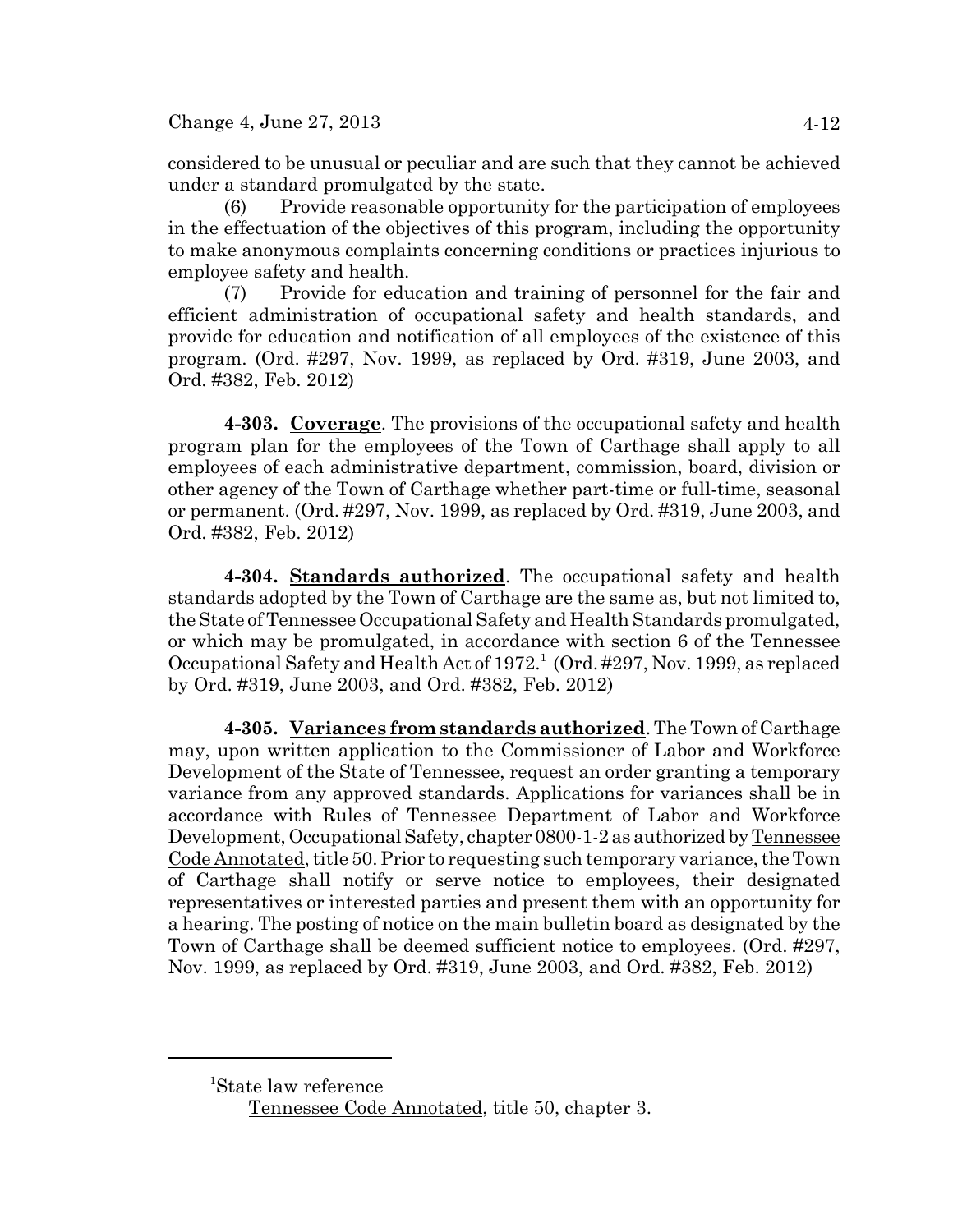Change 4, June 27, 2013 4-13

**4-306. Administration**. For the purposes of this chapter, the Town of Carthage Public Works Supervisor is designated as the director of occupational safety and health to perform duties and to exercise powers assigned so as to plan, develop and administer the Town of Carthage OSHA Program. The director shall develop a plan of operation for the program and said plan shall become a part of this chapter when it satisfies all applicable sections of the Tennessee Occupational Safety and Health Act of 1972 and part IV of the Tennessee Occupational Safety and Health Plan. (Ord. #297, Nov. 1999, as replaced by Ord. #319, June 2003, and Ord. #382, Feb. 2012)

**4-307. Funding the program**. Sufficient funds for administering and staffing the program pursuant to this chapter shall be made available as authorized by the Town of Carthage. (Ord. #297, Nov. 1999, as replaced by Ord. #319, June 2003, and Ord. #382, Feb. 2012)

**4-308 – 4-316. Deleted**. (Ord. #297, Nov. 1999, as deleted by Ord. #319, June 2003)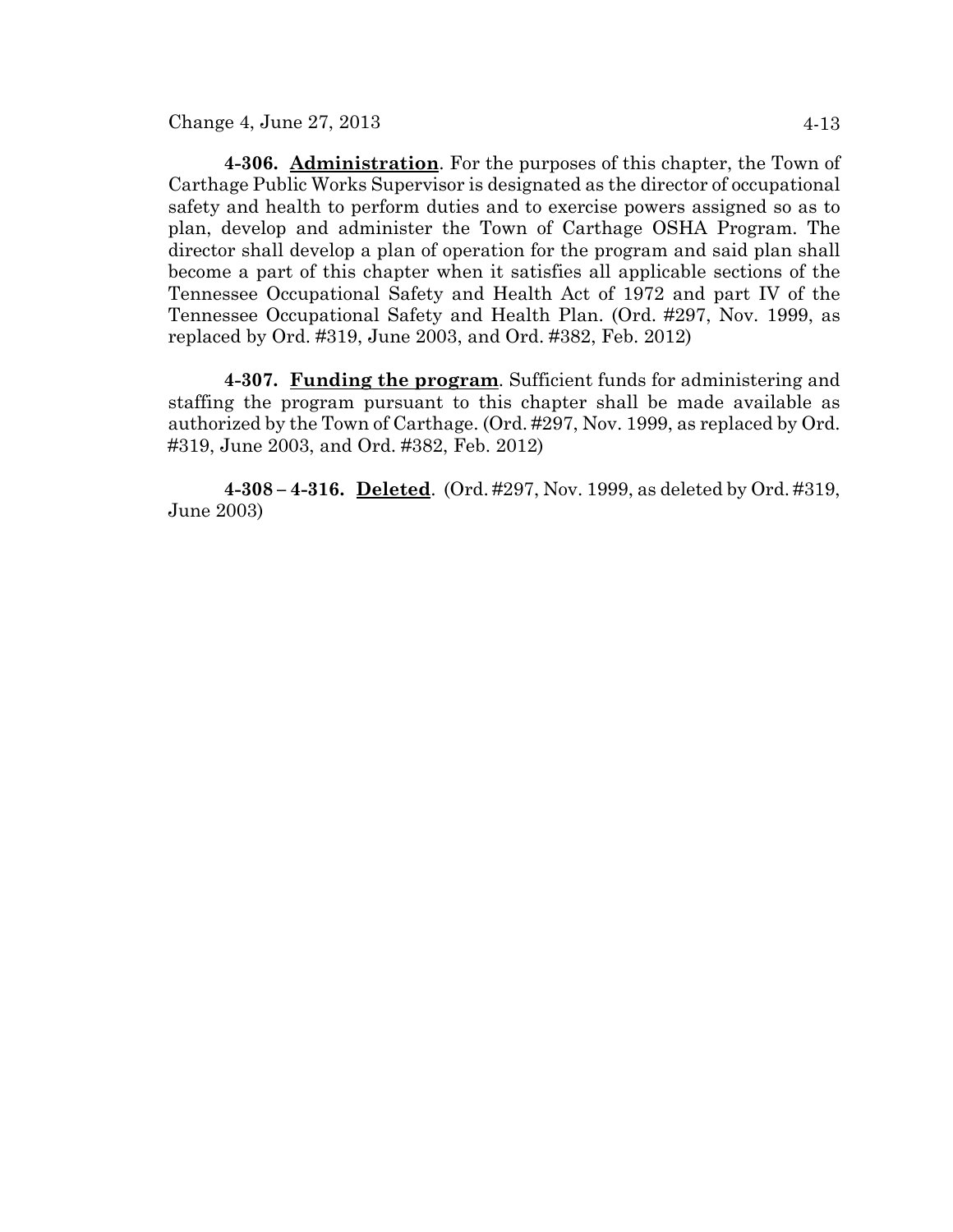## **CHAPTER 4**

## **DRUG AND ALCOHOL TESTING POLICY**

### **SECTION**

- 4-401. Purpose.
- 4-402. Scope.
- 4-403. Consent form.
- 4-404. Compliance with substance abuse policy.
- 4-405. General rules.
- 4-406. Drug testing.
- 4-407. Alcohol testing.
- 4-408. Education and training.
- 4-409. Consequences of a confirmed positive drug and/or alcohol test result and/or verified positive drug and/or alcohol test result.
- 4-410. Voluntary disclosure of drug and/or alcohol use.
- 4-411. Exceptions.
- 4-412. Modification of policy.

**4-401. Purpose**. The Town of Carthage recognizes that the use and abuse of drugs and alcohol in today's society is a serious problem that may involve the workplace. It is the intent of the Town of Carthage to provide all employees with a safe and secure workplace in which each person can perform his/her duties in an environment that promotes individual health and workplace efficiency. Employees of the Town of Carthage are public employees and must foster the public trust by preserving employee reputation for integrity, honesty, and responsibility.

To provide a safe, healthy, productive, and drug-free working environment for its employees to properly conduct the public business, the Town of Carthage has adopted this drug and alcohol testing policy effective January 1, 1996. This policy complies with the: Drug-Free Workplace Act of 1988, which ensures employees the right to work in an alcohol- and drug-free environment and to work with persons free from the effects of alcohol and drugs; Federal Highway Administration (FHWA) rules, which require drug and alcohol testing for persons required to have a commercial driver's license (CDL); Division of Transportation (DOT) rules, which include procedures for urine drug testing and breath alcohol testing; and the Omnibus Transportation Employee Testing Act of 1991, which requires alcohol and drug testing of safety-sensitive employees in the aviation, motor carrier, railroad, pipeline, commercial marine, and mass transit industries. In the case of this policy, the Omnibus Transportation Employee Testing Act of 1991 is most significant with its additional requirement of using the "split specimen" approach to drug testing, which provides an extra safeguard for employees. The types of tests required are: pre-employment,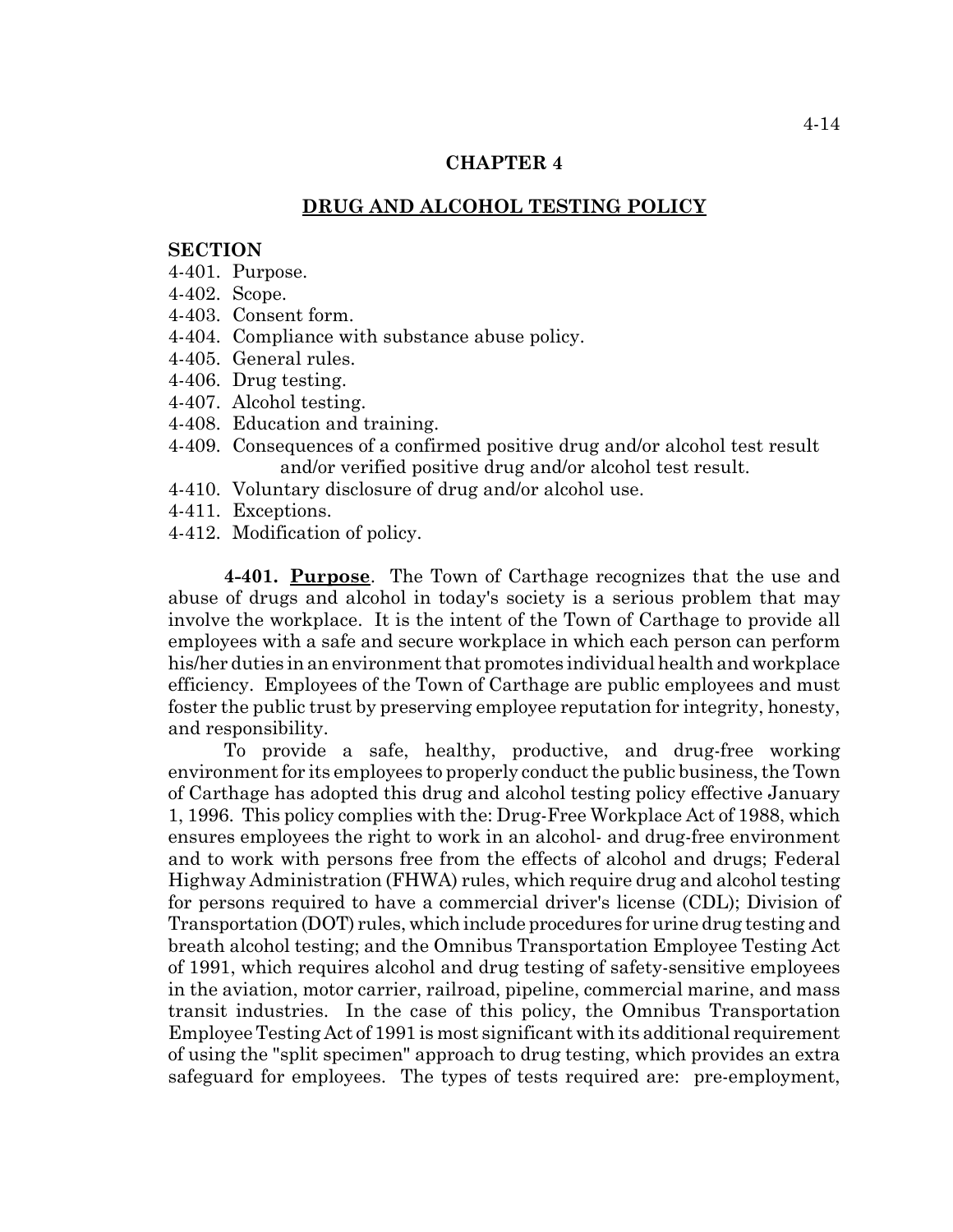transfer, reasonable suspicion, post-accident (post-incident), random, return-toduty, and follow-up.

It is the policy of the Town of Carthage that the use of drugs by its employees and impairment in the workplace due to drugs and/or alcohol are prohibited and will not be tolerated. Engaging in prohibited and/or illegal conduct may lead to termination of employment. Prohibited and/or illegal conduct includes but is not limited to:

(1) Being on duty or performing work in or on town property while under the influence of drugs and/or alcohol;

(2) Engaging in the manufacture, sale, distribution, use, or unauthorized possession of (illegal) drugs at any time and of alcohol while on duty or while in or on town property;

(3) Refusing or failing a drug and/or alcohol test administered under this policy;

(4) Providing an adulterated, altered, or substituted specimen for testing;

(5) Use of alcohol within four hours prior to reporting for duty on schedule or use of alcohol while on-call for duty; and

(6) Use of alcohol or drugs within eight hours following an accident (incident) if the employee's involvement has not been discounted as a contributing factor in the accident (incident) or until the employee has successfully completed drug and/or alcohol testing procedures.

This policy does not preclude the appropriate use of legally prescribed medication that does not adversely affect the mental, physical, or emotional ability of the employee to safely and efficiently perform his/her duties. It is the employee's responsibility to inform the proper supervisory personnel of his/her use of such legally prescribed medication before the employee goes on duty or performs any work.

In order to educate the employees about the dangers of drug and/or alcohol abuse, the town shall sponsor an information and education program for all employees and supervisors. Information will be provided on the signs and symptoms of drug and/or alcohol abuse; the effects of drug and/or alcohol abuse on an individual's health, work, and personal life; the town's policy regarding drugs and/or alcohol; and the availability of counseling. The mayor has been designated as the municipal official responsible for answering questions regarding this policy and its implementation.

All Town of Carthage property may be subject to inspection at any time without notice. There should be no expectation of privacy in such property. Property includes, but is not limited to, vehicles, desks, containers, files, and lockers. (Ord. #268, Dec. 1995)

**4-402. Scope**. Certain aspects of this policy may apply to full-time, parttime, temporary, and volunteer employees of the Town of Carthage. The policy also applies to applicants for positions requiring a CDL and other safety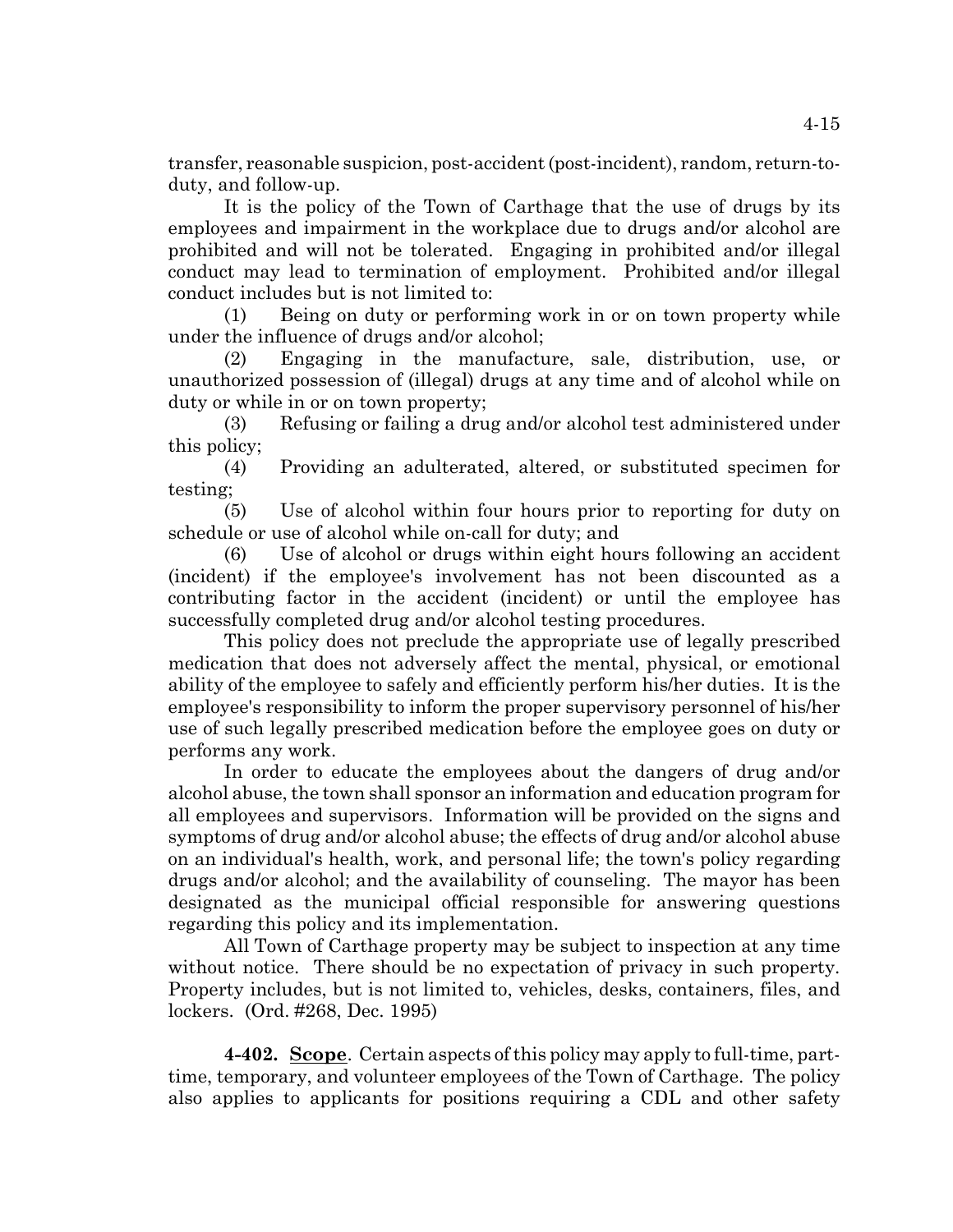sensitive positions who have been given a conditional offer of employment from the Town of Carthage. (Ord. #268, Dec. 1995)

**4-403. Consent form**. Before a drug and/or alcohol test is administered, employees and applicants will be asked to sign a consent form authorizing the test and permitting release of test results to the laboratory, medical review officer (MRO), mayor or his/her designee. The consent form shall provide space for employees and applicants to acknowledge that they have been notified of the town's drug and alcohol testing policy.

The consent form shall set forth the following information:

(1) The procedure for confirming and verifying an initial positive test result;

(2) The consequences of a verified positive test result; and

(3) The consequences of refusing to undergo a drug and/or alcohol test.

The consent form also provides authorization for certified or licensed attending medical personnel to take and have analyzed appropriate specimens to determine if drugs or alcohol were present in the employee's system. (Ord. #268, Dec. 1995)

**4-404. Compliance with substance abuse policy**. Compliance with this substance abuse policy is a condition of employment. The failure or refusal by an applicant or employee to cooperate fully by signing necessary consent forms or other required documents or the failure or refusal to submit to any test or any procedure under this policy in a timely manner will be grounds for refusal to hire or for termination. The submission by an applicant or employee of a urine sample that is not his/her own or is adulterated shall be grounds for refusal to hire or for termination. (Ord. #268, Dec. 1995)

**4-405. General rules**. These are the general rules governing the Town of Carthage's drug and alcohol testing program:

(1) Town employees shall not take or be under the influence of any drugs unless prescribed by the employee's licensed physician. Employees who are required to take prescription and/or over-the-counter medications shall notify the proper supervisory personnel before the employees go on duty.

(2) Town employees are prohibited from engaging in the manufacture, sale, distribution, use, or unauthorized possession of illegal drugs at any time and of alcohol while on duty or while in or on town property.

(3) All Town of Carthage property is subject to inspection at any time without notice. There should be no expectation of privacy in or on such property. Town property includes, but is not limited to, vehicles, desks, containers, files, and lockers.

(4) Any employee convicted of violating a criminal drug statute shall inform the director of his/her department of such conviction (including pleas of guilty and nolo contendere) within five days of the conviction occurring. Failure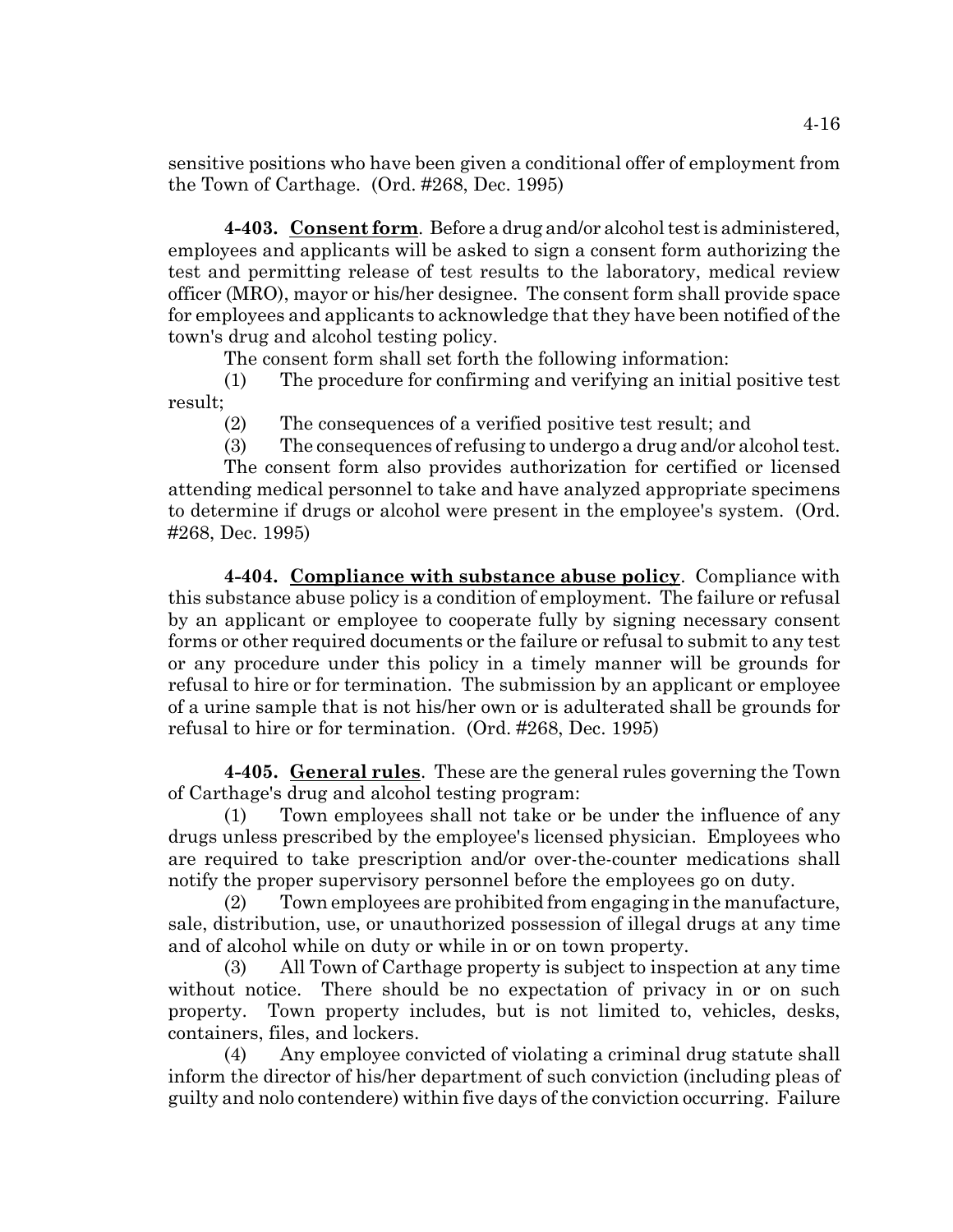to so inform the town subjects the employee to disciplinary action up to and including termination for the first offense. The town will notify the federal contracting officer pursuant to applicable provisions of the Drug-Free Workplace Act and the Omnibus Transportation Employee Testing Act. (Ord. #268, Dec. 1995)

**4-406. Drug testing**. An applicant or employee must carry and present a current and recent photo ID to appropriate personnel during testing. Failure to present a photo ID is equivalent to refusing to take the test. Employees and applicants may be required to submit to drug testing under six separate conditions:

(1) Types of tests. (a) Pre-employment. All applicants for employee status for positions requiring a CDL [or for a position in the fire department, police department, gas department, and transit department], who have received a conditional offer of employment with the Town of Carthage, must take a drug test before receiving a final offer of employment.

(b) Transfer. Employees transferring to the [fire department, police department, gas department, and transit department] and/or another position within the town that requires a commercial driver's license (CDL) shall undergo drug testing.

(c) Post-accident/post-incident testing. Following any workplace accident (incident) determined by supervisory personnel of the Town of Carthage to have resulted in significant property or environmental damage or in significant personal injury, including but not limited to a fatality or human injury requiring medical treatment, each employee whose performance either contributed to the accident (incident) or cannot be discounted as a contributing factor to the accident (incident) and who is reasonably suspected of possible drug use as determined during a routine post-accident (post-incident) investigation or who receives a citation for a moving violation arising from the accident will be required to take a post-accident (post-incident) drug test. Post-accident (post-incident) testing shall be carried out within 32 hours following the accident (incident). Urine collection for post-accident (post-incident) testing shall be monitored or observed by same-gender collection personnel at the established collection site(s).

In instances where post-accident (post-incident) testing is to be performed, the Town of Carthage reserves the right to direct the medical review officer (MRO) to instruct the designated laboratory to perform testing on submitted urine specimens for possible illegal/illegitimate substances.

Any testing for additional substances listed under the Tennessee Drug Control Act of 1989 as amended shall be performed at the urinary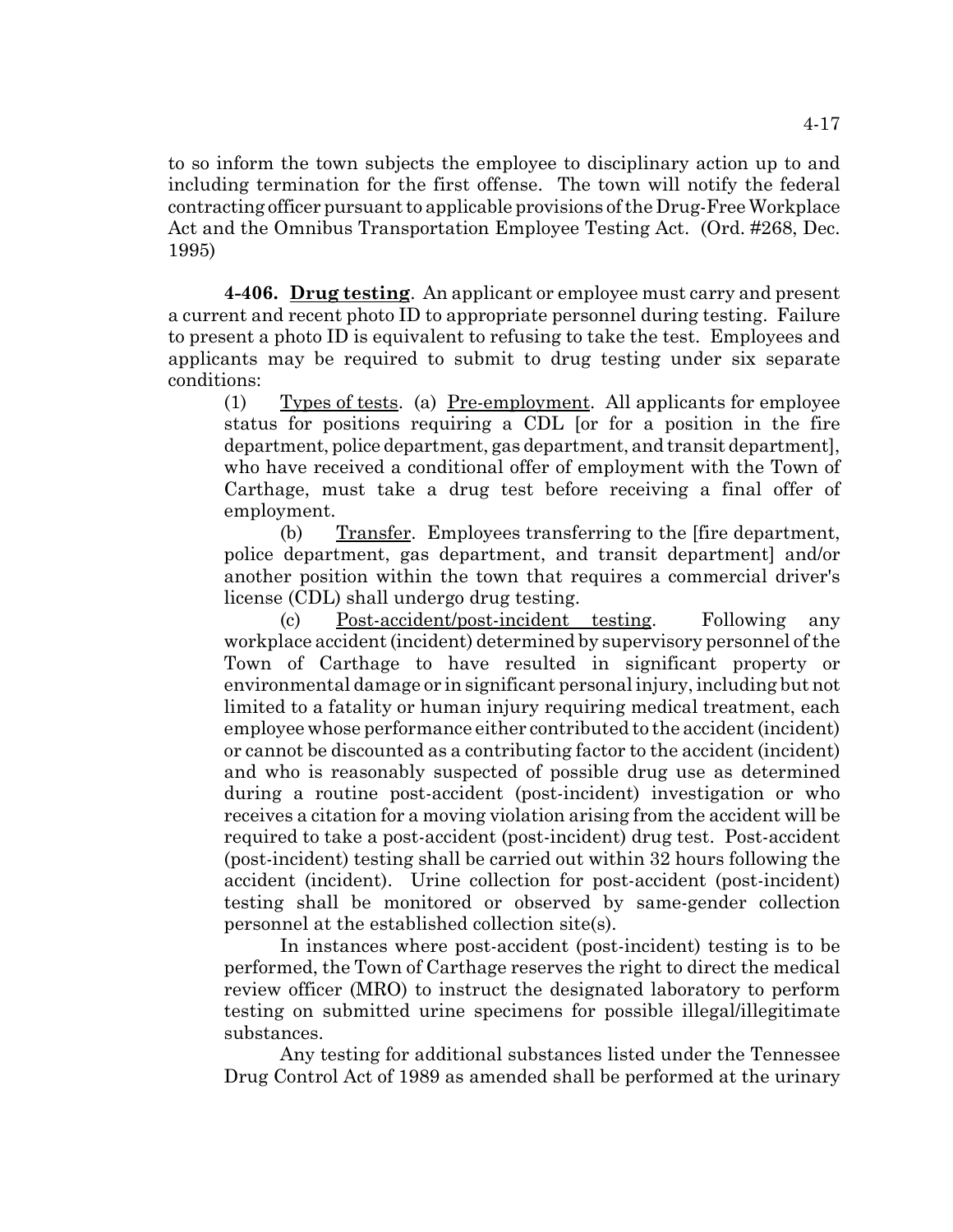cutoff level that is normally used for those specific substances by the laboratory selected.

(i) Post-accident (post-incident) testing for ambulatory employees. Following all workplace accidents (incidents) where drug testing is to be performed, unless otherwise specified by the department head, affected employees who are ambulatory will be taken by a supervisor or designated personnel of the Town of Carthage to the designated urine specimen collection site within 32 hours following the accident. (Note: DOT regulations allow up to 32 hours for drug tests. A lesser time provision is optional.) In the event of an accident (incident) occurring after regular work hours, the employee(s) will be taken to the (testing site) within 32 hours. No employee shall consume drugs prior to completing the post-accident (post-incident) testing procedures.

No employee shall delay his/her appearance at the designated collection site(s) for post-accident (post-incident) testing. Any unreasonable delay in providing specimens for drug testing shall be considered a refusal to cooperate with the substance abuse program of the Town of Carthage and shall result in administrative action up to and including termination of employment.

(ii) Post-accident (post-incident) testing for injured employees. An affected employee who is seriously injured, nonambulatory, and/or under professional medical care following a significant accident (incident) shall consent to the obtaining of specimens for drug testing by qualified, licensed attending medical personnel and consent to the testing of the specimens. Consent shall also be given for the attending medical personnel and/or medical facility (including hospitals) to release to the medical review officer (MRO) of the Town of Carthage appropriate and necessary information or records that would indicate only whether or not specified prohibited drugs (and what amounts) were found in the employee's system. Consent shall be granted by each employee at the implementation date of the substance abuse policy of the Town of Carthage or upon hiring following the implementation date.

Post-accident (post-incident) urinary testing may be impossible for unconscious, seriously-injured, or hospitalized employees. If this is the case, certified or licensed attending medical personnel shall take and have analyzed appropriate specimens to determine if drugs were present in the employee's system. Only an accepted method for collecting specimens will be used. Any failure to do post-accident (post-incident) testing within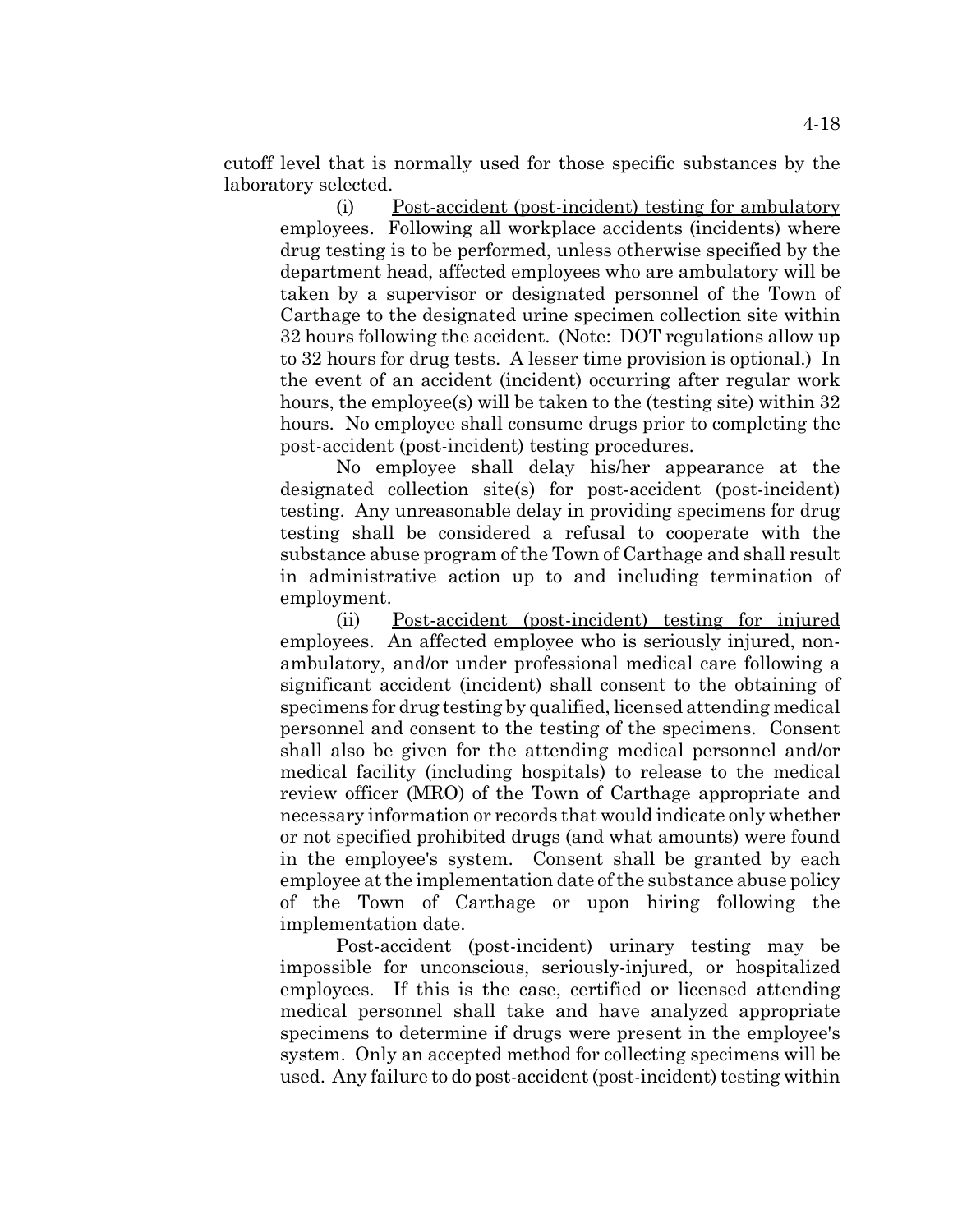32 hours must be fully documented by the attending medical personnel.

(d) Testing based on reasonable suspicion. A drug test is required for each employee where there is reasonable suspicion to believe the employee is using or is under the influence of drugs and/or alcohol.

The decision to test for reasonable suspicion must be based on a reasonable and articulate belief that the employee is using or has used drugs. This belief should be based on recent, physical, behavioral, or performance indicators of possible drug use. One supervisor who has received drug detection training that complies with DOT regulations must make the decision to test and must observe the employee's suspicious behavior.

Supervisory personnel of the Town of Carthage making a determination to subject any employee to drug testing based on reasonable suspicion shall document their specific reasons and observations in writing to the mayor within 24 hours of the decision to test and before the results of the urine drug tests are received by the department. Urine collection for reasonable suspicion testing shall be monitored or observed by same-gender collection personnel.

(e) Random testing. Employees of the Town of Carthage possessing or wishing to obtain a commercial driver's license (CDL) are subject to random urine drug testing, however, it shall be the Town of Carthage's policy to have random urine drug testing of all town employees. It is the policy of the Town of Carthage to annually random test for drugs at least 50 percent of the total number of drivers possessing or obtaining a commercial driver's license (CDL).

A minimum of 15 minutes and a maximum of two hours will be allowed between notification of an employee's selection for random urine drug testing and the actual presentation for specimen collection.

Random donor selection dates will be unannounced with unpredictable frequency. Some may be tested more than once each year while others may not be tested at all, depending on the random selection.

If an employee is unavailable (i.e., vacation, sick day, out of town, work-related causes, etc.) to produce a specimen on the date random testing occurs, the Town of Carthage may omit that employee from that random testing or await the employee's return to work.

(f) Return-to-duty and follow-up. Any employee of the Town of Carthage who has violated the prohibited drug conduct standards and is allowed to return to work, must submit to a return-to-duty test. Followup test will be unannounced, and at least six tests will be conducted in the first 12 months after an employee returns to duty. Follow-up testing may be extended for up to 60 months following return to duty.

The employee will be required to pay for his or her return-to-duty and follow-up tests accordingly.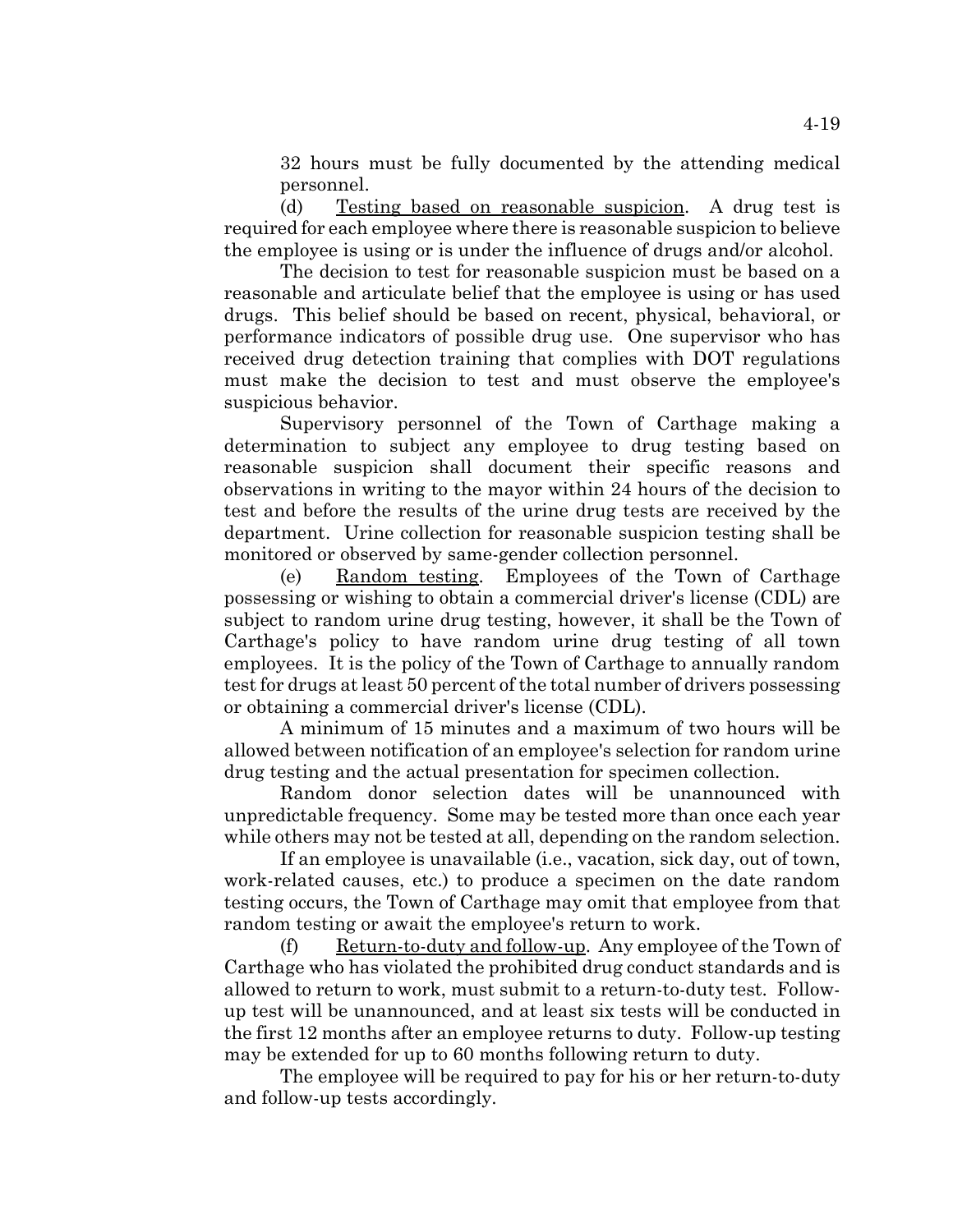Testing will also be performed on any employee possessing a CDL returning from leave or special assignment in excess of six months. In this situation, the employee will not be required to pay for the testing.

(2) Prohibited drugs. All drug results will be reported to the medical review officer (MRO). If verified by the MRO, they will be reported to the mayor. The following is a list of drugs for which tests will be routinely conducted (see Appendix A for cutoff levels): $<sup>1</sup>$ </sup>

- (a) Amphetamines,
- (b) Marijuana,
- (c) Cocaine,
- (d) Opiates,
- (e) Phencyclidine (PCP),
- (f) Alcohol, and
- (g) Depressants.

The town may test for any additional substances listed under the Tennessee Drug Control Act of 1989.

(3) Drug testing collection procedures. Testing will be accomplished as non-intrusively as possible. Affected employees, except in cases of random testing, will be taken by a supervisor or designated personnel of the Town of Carthage to a drug test collection facility selected by the Town of Carthage (see Appendix B $^{2}$ , where a urine sample will be taken from the employee in privacy. The urine sample will be immediately sealed by personnel overseeing the specimen collection after first being examined by these personnel for signs of alteration, adulteration, or substitution. The sample will be placed in a secure mailing container. The employee will be asked to complete a chain-of-custody form to accompany the sample to a laboratory selected by the Town of Carthage to perform the analysis on collected urine samples.

(4) Drug testing laboratory standards and procedures. All collected urine samples will be sent to a laboratory that is certified and monitored by the federal Department of Health and Human Services (DHHS) (see Appendix C).<sup>3</sup>

As specified earlier, in the event of an accident (incident) occurring after regular work hours, the supervisor or designated personnel shall take the employee(s) to the testing site within 32 hours where proper collection procedures will be administered.

<sup>&</sup>lt;sup>1</sup>Appendix A to the drug and alcohol testing policy is of record in the office of the city recorder.

<sup>&</sup>lt;sup>2</sup>Appendix B to the drug and alcohol testing policy is of record in the office of the city recorder.

<sup>&</sup>lt;sup>3</sup>Appendix C to the drug and alcohol testing policy is of record in the office of the city recorder.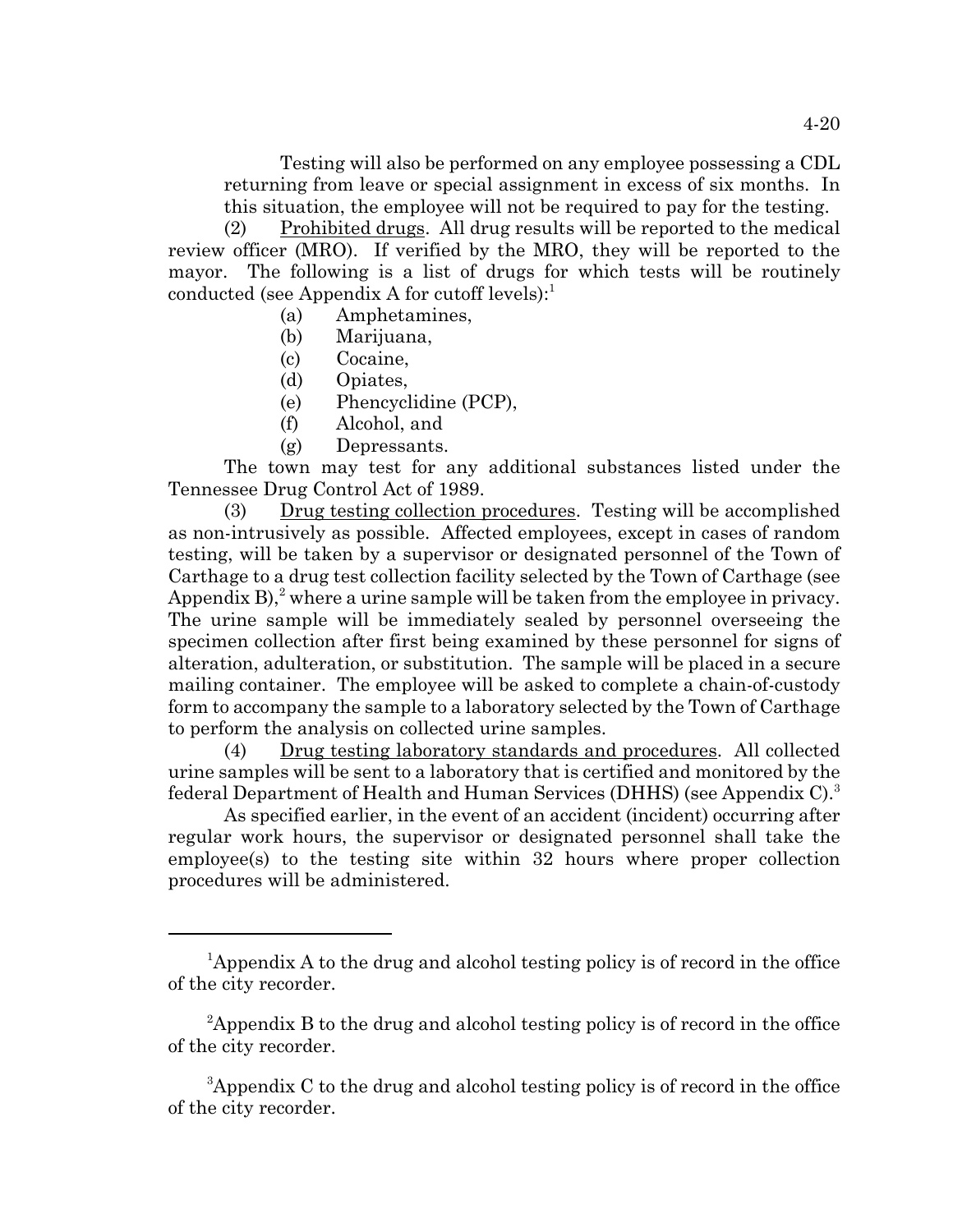The Omnibus Act requires that drug testing procedures include split specimen procedures. Each urine specimen is subdivided into two bottles labeled as a "primary" and a "split" specimen. Both bottles are sent to a laboratory. Only the primary specimen is opened and used for urinalysis. The split specimen bottle remains sealed and is stored at the laboratory. If the analysis of the primary specimen confirms the presence of drugs, the employee has 72 hours to request sending the split specimen to another federal Department of Health and Human Services (DHHS) certified laboratory for analysis. The employee will be required to pay for his or her split specimen test(s).

For the employee's protection, the results of the analysis will be confidential except for the testing laboratory. After the MRO has evaluated a positive test result, the employee will be notified, and the MRO will notify the mayor.

(5) Reporting and reviewing. The Town of Carthage shall designate a medical review officer (MRO) to receive, report, and file testing information transmitted by the laboratory. This person shall be a licensed physician with knowledge of substance abuse disorders (see Appendix C).<sup>1</sup>

(a) The laboratory shall report test results only to the designated MRO, who will review them in accordance with accepted guidelines and the procedures adopted by the Town of Carthage.

(b) Reports from the laboratory to the MRO shall be in writing or by fax. The MRO may talk with the employee by telephone upon exchange of acceptable identification.

(c) The testing laboratory, collection site personnel, and MRO shall maintain security over all the testing data and limit access to such information to the following: the respective department head, the mayor, and the employee.

(d) Neither the Town of Carthage, the laboratory, nor the MRO shall disclose any drug test results to any other person except under written authorization from the affected employee, unless such results are necessary in the process of resolution of accident (incident) investigations, requested by court order, or required to be released to parties (i.e., DOT, the Tennessee Department of Labor, etc.) having legitimate right-to-know as determined by the city attorney. (Ord. #268, Dec. 1995, modified)

**4-407. Alcohol testing**. An applicant or employee must carry and present a current and recent photo ID to appropriate personnel during testing. Failure to present a photo ID is equivalent to refusing to take the test.

<sup>&</sup>lt;sup>1</sup>Appendix C to the drug and alcohol testing policy is of record in the office of the city recorder.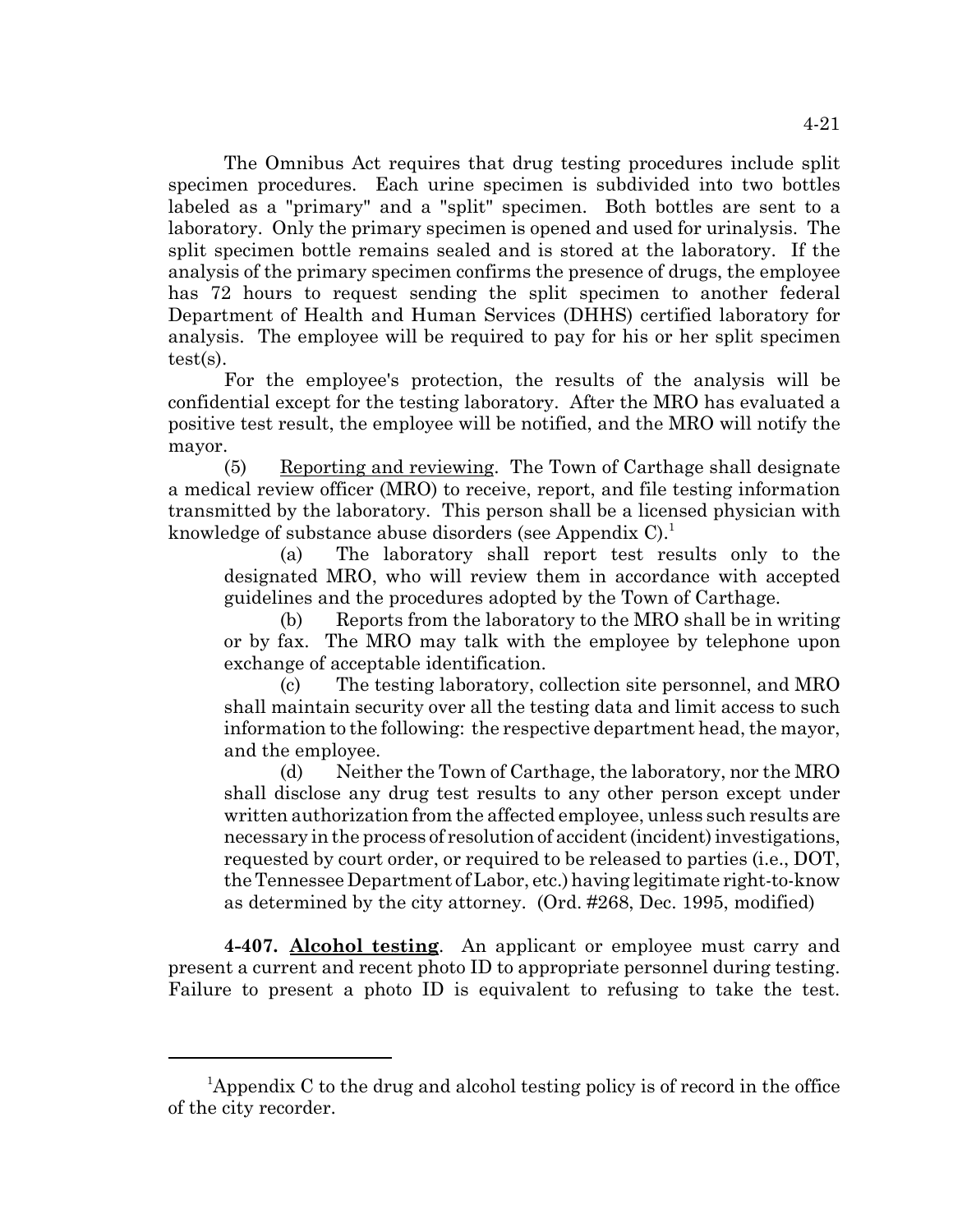Employees and applicants may be required to submit to alcohol testing under six separate conditions:

(1) Types of tests. (a) Post-accident/post-incident testing. Following any workplace accident (incident) determined by supervisory personnel of the Town of Carthage to have resulted in significant property or environmental damage or in significant personal injury, including but not limited to a fatality or human injury requiring medical treatment, each employee whose performance either contributed to the accident (incident) or cannot be discounted as a contributing factor to the accident (incident) and who is reasonably suspected of possible alcohol use as determined during a routine post-accident (post-incident) investigation or who receives a citation for a moving violation arising from the accident will be required to take a post-accident (post-incident) alcohol test.

Post-accident (post-incident) testing shall be carried out within two hours following the accident (incident).

(i) Post-accident (post-incident) testing for ambulatory employees. Following all workplace accidents (incidents) where alcohol testing is to be performed, unless otherwise specified by the department head, affected employees who are ambulatory will be taken by a supervisor or designated personnel of the Town of Carthage to the designated breath alcohol test site for a breath alcohol test within two hours following the accident. In the event of an accident (incident) occurring after regular work hours, the employee(s) will be taken to the testing site within two hours. No employee shall consume alcohol prior to completing the postaccident (post-incident) testing procedures.

No employee shall delay his/her appearance at the designated collection site(s) for post-accident (post-incident) testing. Any unreasonable delay in appearing for alcohol testing shall be considered a refusal to cooperate with the substance abuse program of the Town of Carthage and shall result in administrative action up to and including termination of employment.

(ii) Post-accident (post-incident) testing for injured employees. An affected employee who is seriously injured, nonambulatory, and/or under professional medical care following a significant accident (incident) shall consent to the obtaining of specimens for alcohol testing by qualified, licensed attending medical personnel and consent to specimen testing. Consent shall also be given for the attending medical personnel and/or medical facility (including hospitals) to release to the medical review officer (MRO) of the Town of Carthage appropriate and necessary information or records that would indicate only whether or not specified prohibited alcohol (and what amount) was found in the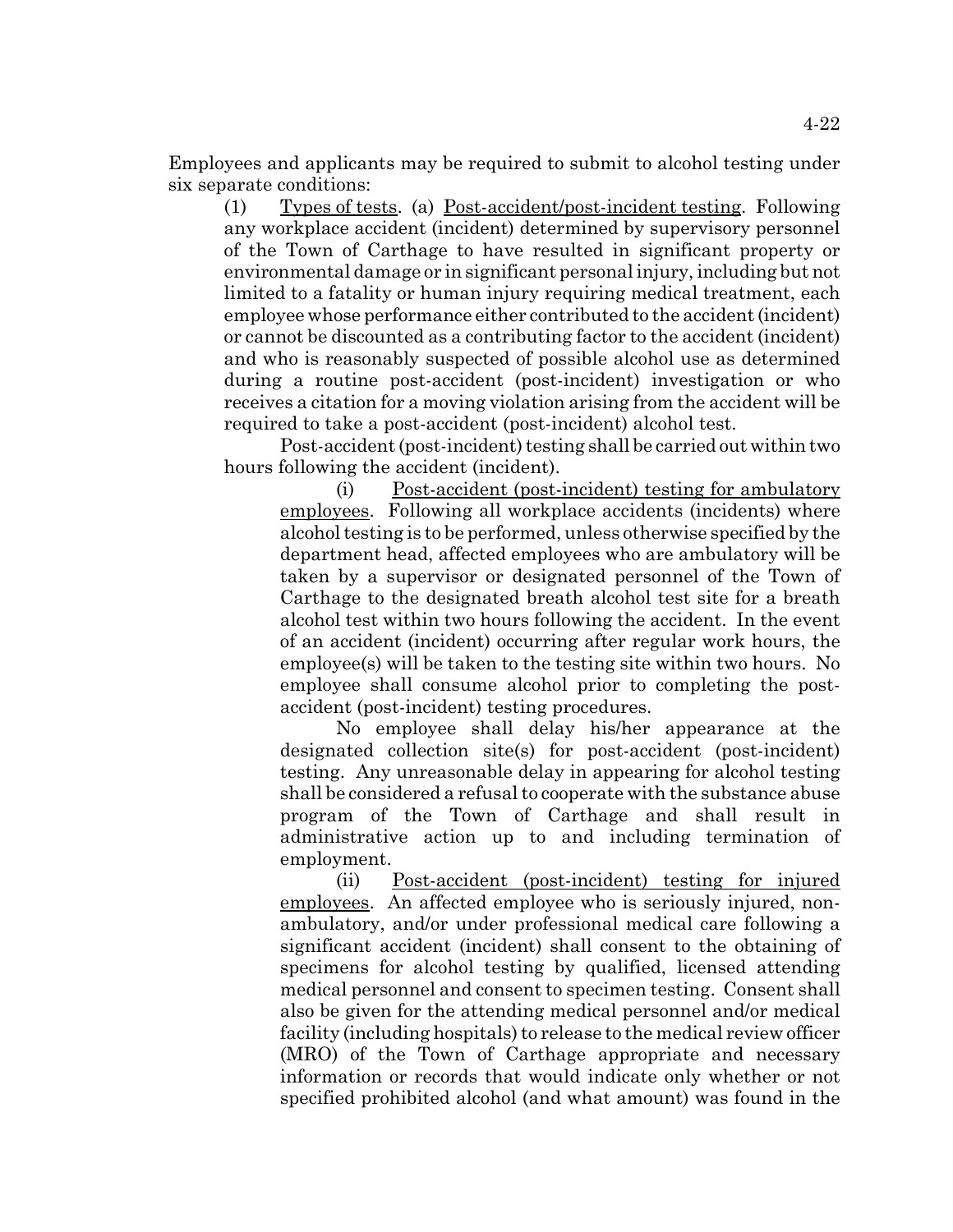employee's system. Consent shall be granted by each employee at the implementation date of the substance abuse policy of the Town of Carthage or upon hiring following the implementation date.

Post-accident (post-incident) breath alcohol testing may be impossible for unconscious, seriously injured, or hospitalized employees. If this is the case, certified or licensed attending medical personnel shall take and have analyzed appropriate specimens to determine if alcohol was present in the employee's system. Only an accepted method for collecting specimens will be used. Any failure to do post-accident (post-incident) testing within two hours must be fully documented by the attending medical personnel.

(b) Testing based on reasonable suspicion. An alcohol test is required for each employee where there is reasonable suspicion to believe the employee is using or is under the influence of alcohol.

The decision to test for reasonable suspicion must be based on a reasonable and articulate belief that the employee is using or has used alcohol. This belief should be based on recent, physical, behavioral, or performance indicators of possible alcohol use. One supervisor who has received alcohol detection training that complies with DOT regulations must make the decision to test and must observe the employee's suspicious behavior.

Supervisory personnel of the Town of Carthage making a determination to subject any employee to alcohol testing based on reasonable suspicion shall document their specific reasons and observations in writing to the mayor within eight hours of the decision to test and before the results of the tests are received by the department.

(c) Random testing. Employees of the Town of Carthage possessing or wishing to obtain a commercial driver's license (CDL) are subject to random alcohol testing. However, it shall be the Town of Carthage's policy to have random alcohol testing of all town employees. It is the policy of the Town of Carthage to annually random test for alcohol at least 25 percent of the total number of drivers possessing or obtaining a commercial driver's license (CDL).

A minimum of 15 minutes and a maximum of two hours will be allowed between notification of an employee's selection for random alcohol testing and the actual presentation for testing.

Random test dates will be unannounced with unpredictable frequency. Some employees may be tested more than once each year while others may not be tested at all, depending on the random selection.

If an employee is unavailable (i.e., vacation, sick day, out of town, work-related causes, etc.) to be tested on the date random testing occurs, the Town of Carthage may omit that employee from that random testing or await the employee's return to work.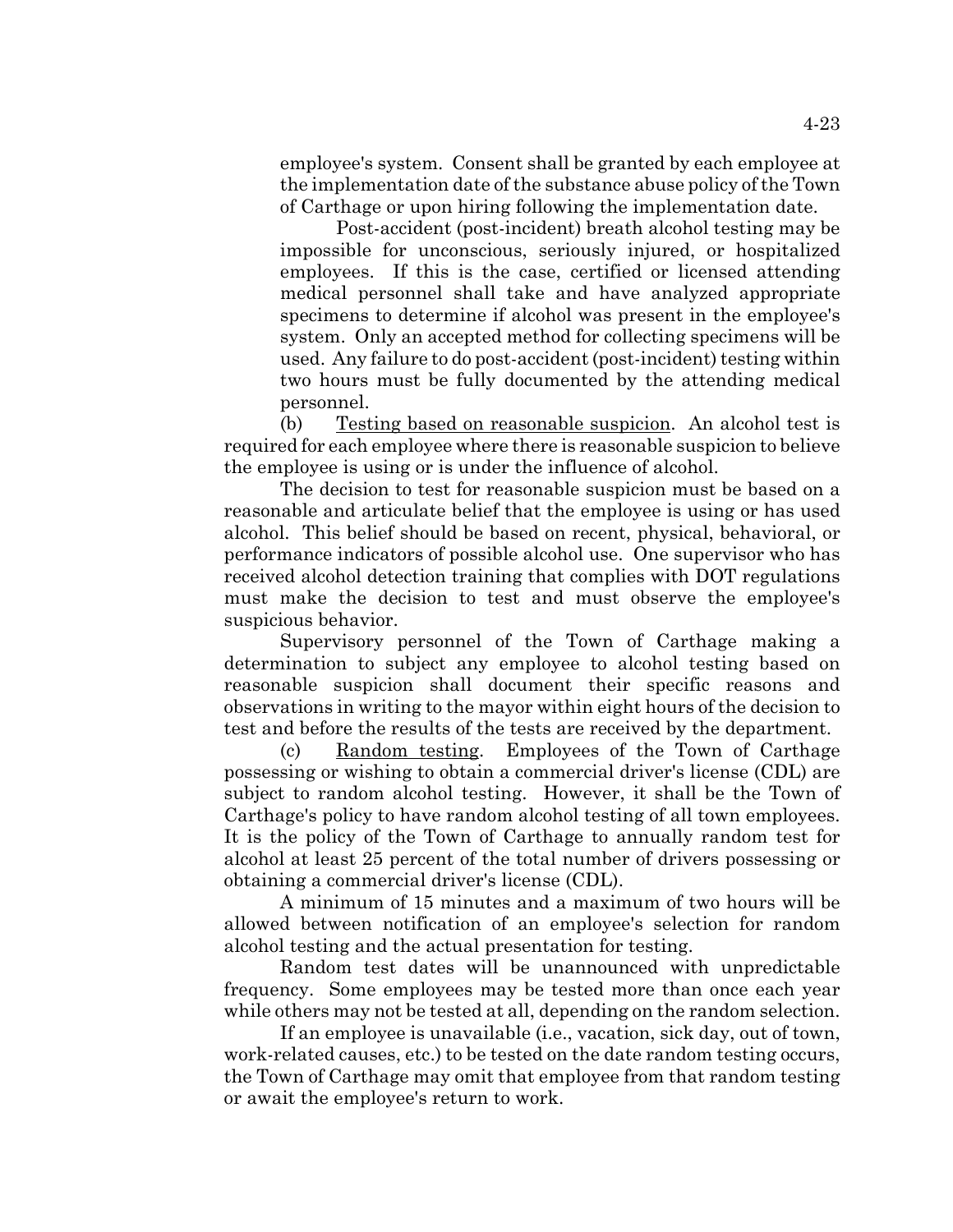(d) Return-to-duty and follow-up. Any employee of the Town of Carthage who has violated the prohibited alcohol conduct standards must submit to a return-to-duty test. Follow-up tests will be unannounced, and at least six tests will be conducted in the first 12 months after an employee returns to duty. Follow-up testing may be extended for up to 60 months following return to duty.

The employee will be required to pay for his or her return-to-duty and follow-up tests accordingly.

Testing will also be performed on any employee with a CDL returning from leave or special assignment in excess of six months. In this situation, the employee will not be required to pay for the testing.

(2) Alcohol testing procedures. All breath alcohol testing conducted for the Town of Carthage shall be performed using evidential breath testing (EBT) equipment and personnel approved by the National Highway Traffic Safety Administration (NHTSA). (Note: A town's own public safety department cannot do this testing unless the test is required because of a traffic accident (incident).) Alcohol testing is to be performed by a qualified technician as follows:

(a) Step one. An initial breath alcohol test will be performed using a breath alcohol analysis device approved by the National Highway Traffic Safety Administration (NHTSA). If the measured result is less than 0.02 percent breath alcohol level (BAL), the test shall be considered negative. If the result is greater or equal to 0.04 percent BAL, the result shall be recorded and witnessed, and the test shall proceed to step two.

(b) Step two. Fifteen minutes shall be allowed to pass following the completion of step one above. Before the confirmation test or step two is administered for each employee, the breath alcohol technician shall insure that the evidential breath testing device registers 0.00 on an air blank. If the reading is greater than 0.00, the breath alcohol technician shall conduct one more air blank. If the reading is greater than 0.00, testing shall not proceed using that instrument. However, testing may proceed on another instrument. Then step one shall be repeated using a new mouthpiece and either the same or equivalent but different breath analysis device.

The breath alcohol level detected in step two shall be recorded and witnessed.

If the lower of the breath alcohol measurements in step one and step two is 0.04 percent or greater, the employee shall be considered to have failed the breath alcohol test. Failure of the breath alcohol test shall result in administrative action by proper officials of the Town of Carthage up to and including termination of employment.

Any breath level found upon analysis to be between 0.02 percent BAL and 0.04 percent BAL shall result in the employee's removal from duty without pay for a minimum of 24 hours. In this situation, the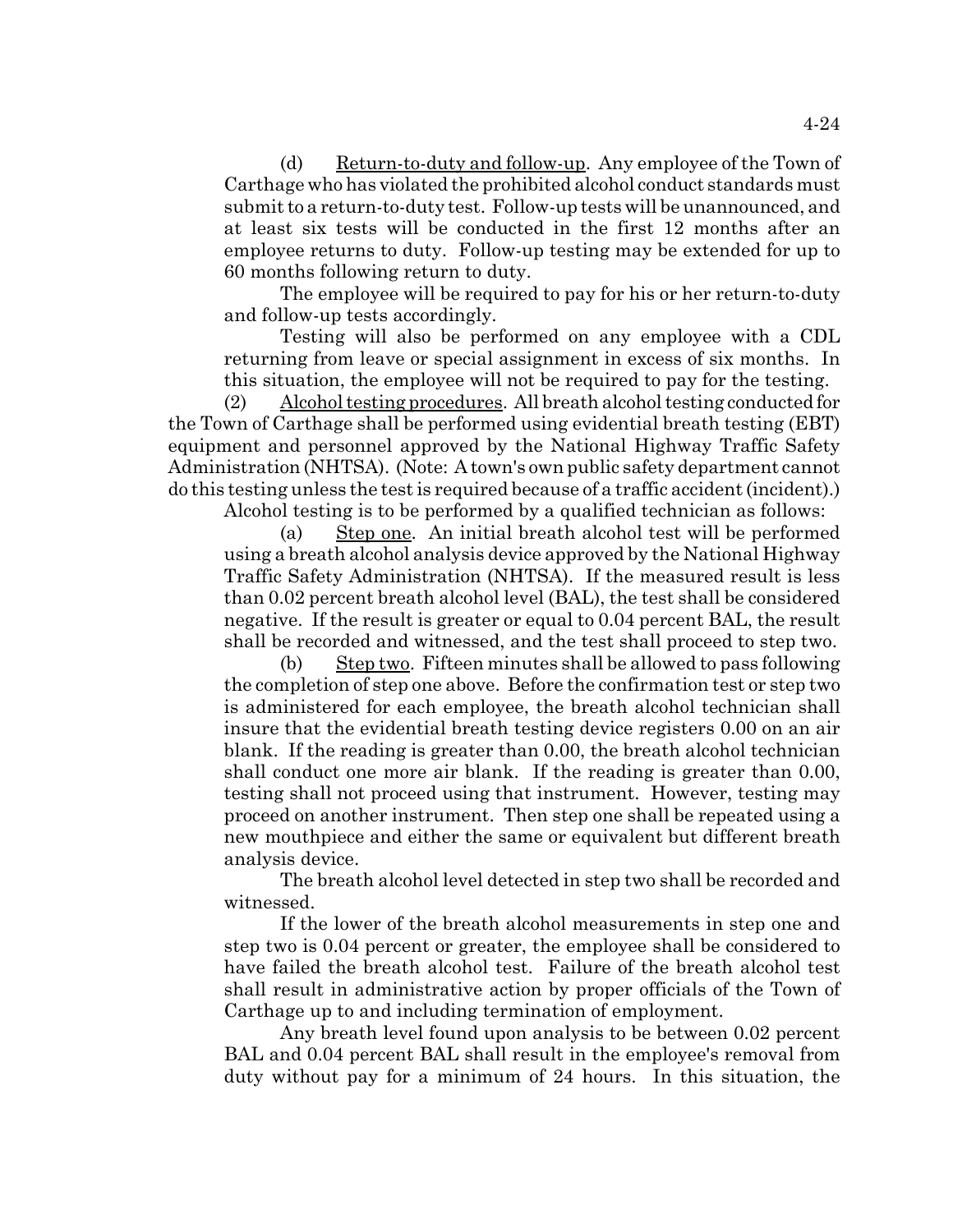employee must be retested by breath analysis and found to have a BAL of up to 0.02 percent before returning to duty with the Town of Carthage.

All breath alcohol test results shall be recorded by the technician and shall be witnessed by the tested employee and by a supervisory employee of the Town of Carthage, when possible.

The completed breath alcohol test form shall be submitted to the mayor. (Ord. #268, Dec. 1995, modified)

**4-408. Education and training**. (1) Supervisory personnel who will determine reasonable suspicion testing. Training supervisory personnel who will determine whether an employee must be tested based on reasonable suspicion will include at the minimum two 60-minute periods of training on the specific, contemporaneous, physical, behavioral, and performance indicators of both probable drug use and alcohol use. One 60-minute period will be for drugs and one will be for alcohol.

The Town of Carthage will sponsor a drug-free awareness program for all employees.

(2) Distribution of information. The minimal distribution of information for all employees will include the display and distribution of:

(a) Informational material on the effects of drug and alcohol abuse;

(b) An existing community services hotline number, available drug counseling, rehabilitation, and employee assistance programs for employee assistance;

(c) The Town of Carthage policy regarding the use of prohibited drugs and/or alcohol; and

(d) The penalties that may be imposed upon employees for drug abuse violations occurring in the workplace. (Ord. #268, Dec. 1995)

**4-409. Consequences of a confirmed positive drug and/or alcohol test result and/or verified positive drug and/or alcohol test result**. Job applicants will be denied employment with the Town of Carthage if their initial positive pre-employment drug and alcohol test results have been confirmed/verified.

If a current employee's positive drug and alcohol test result has been confirmed, the employee is subject to immediate removal from any safetysensitive function and may be subject to disciplinary action up to and including termination. The town may consider the following factors in determining the appropriate disciplinary response: the employee's work history, length of employment, current work assignment, current job performance, and existence of past disciplinary actions. However, the town reserves the right to allow employees to participate in an education and/or treatment program approved by the town employee assistance program as an alternative to or in addition to disciplinary action. If such a program is offered and accepted by the employee,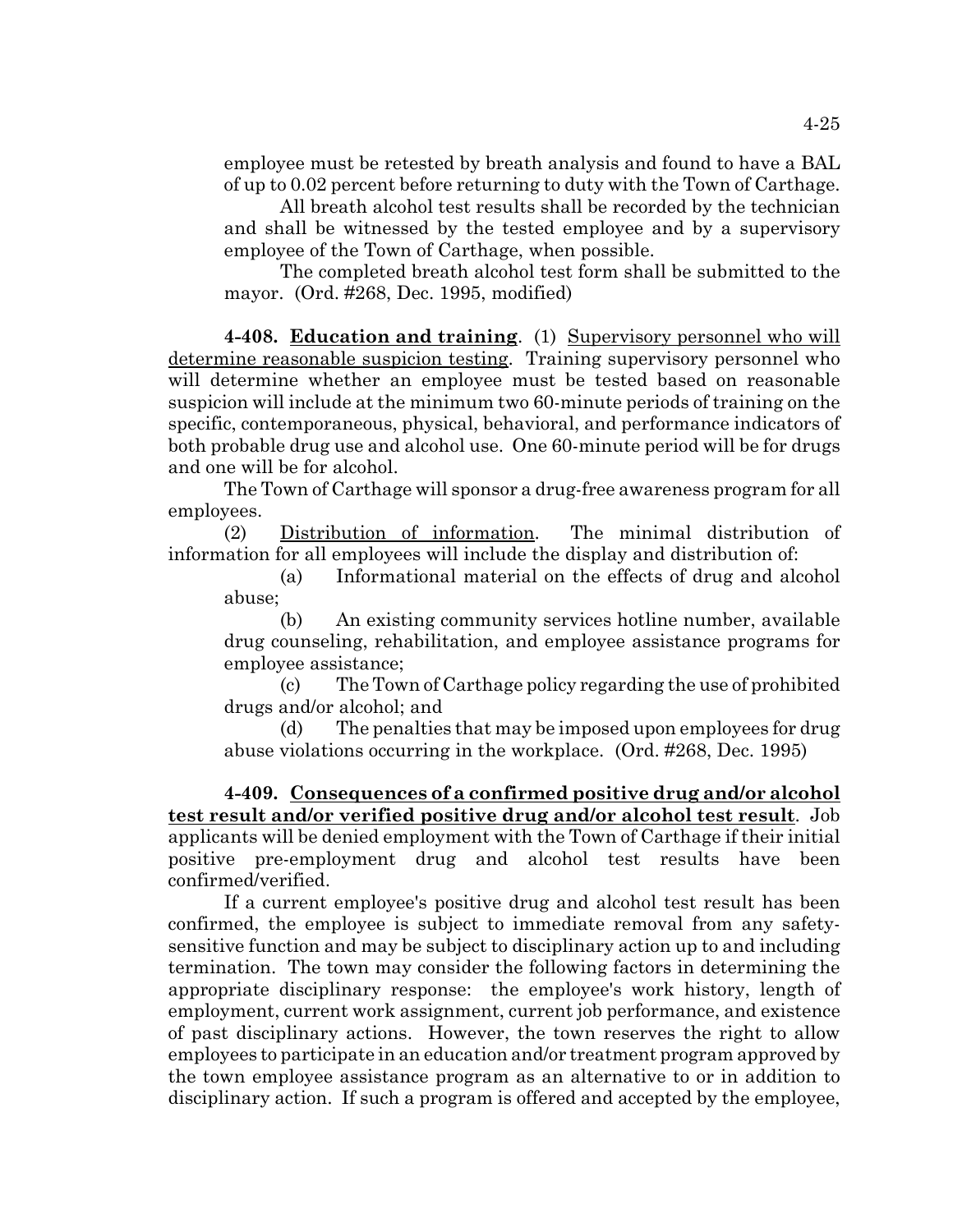then the employee must satisfactorily participate in and complete the program as a condition of continued employment.

No disciplinary action may be taken pursuant to this drug policy against employees who voluntarily identify themselves as drug users, obtain counseling and rehabilitation through the town's employee assistance program or other program sanctioned by the town, and thereafter refrain from violating the town's policy on drug and alcohol abuse. However, voluntary identification will not prohibit disciplinary action for the violation of town personnel policy and regulations, nor will it relieve the employee of any requirements for return to duty testing.

Refusing to submit to an alcohol or controlled substances test means that a driver:

(1) Fails to provide adequate breath for testing without a valid medical explanation after he or she has received notice of the requirement for breath testing in accordance with the provisions of this part;

(2) Fails to provide adequate urine for controlled substances testing without a valid medical explanation after he or she has received notice of the requirement for urine testing in accordance with the provisions of this part; or

(3) Engages in conduct that clearly obstructs the testing process. In either case the physician or breath alcohol technicians shall provide a written statement to the town indicating a refusal to test. (Ord. #268, Dec. 1995)

**4-410. Voluntary disclosure of drug and/or alcohol use**. In the event that an employee of the Town of Carthage is dependent upon or an abuser of drugs and/or alcohol and sincerely wishes to seek professional medical care, that employee should voluntarily discuss his/her problem with the respective department head in private.

Such voluntary desire for help with a substance abuse problem will be honored by the Town of Carthage. If substance abuse treatment is required, the employee will be removed from active duty pending completion of the treatment.

Affected employees of the Town of Carthage may be allowed up to 30 consecutive calendar days for initial substance abuse treatment as follows:

(1) The employee must use all vacation, sick, and compensatory time available.

(2) In the event accumulated vacation, sick, and compensatory time is insufficient to provide the medically prescribed and needed treatment up to a maximum of 30 consecutive calendar days, the employee will be provided paid/unpaid leave for the difference between the amount of accumulated leave and the number of days prescribed and needed for treatment up to the maximum 30-day treatment period. (Note: This is an optional provision.)

Voluntary disclosure must occur before an employee is notified of or otherwise becomes subject to a pending drug and/or alcohol test.

Prior to any return-to-duty consideration of an employee following voluntary substance abuse treatment, the employee shall obtain a return-to-